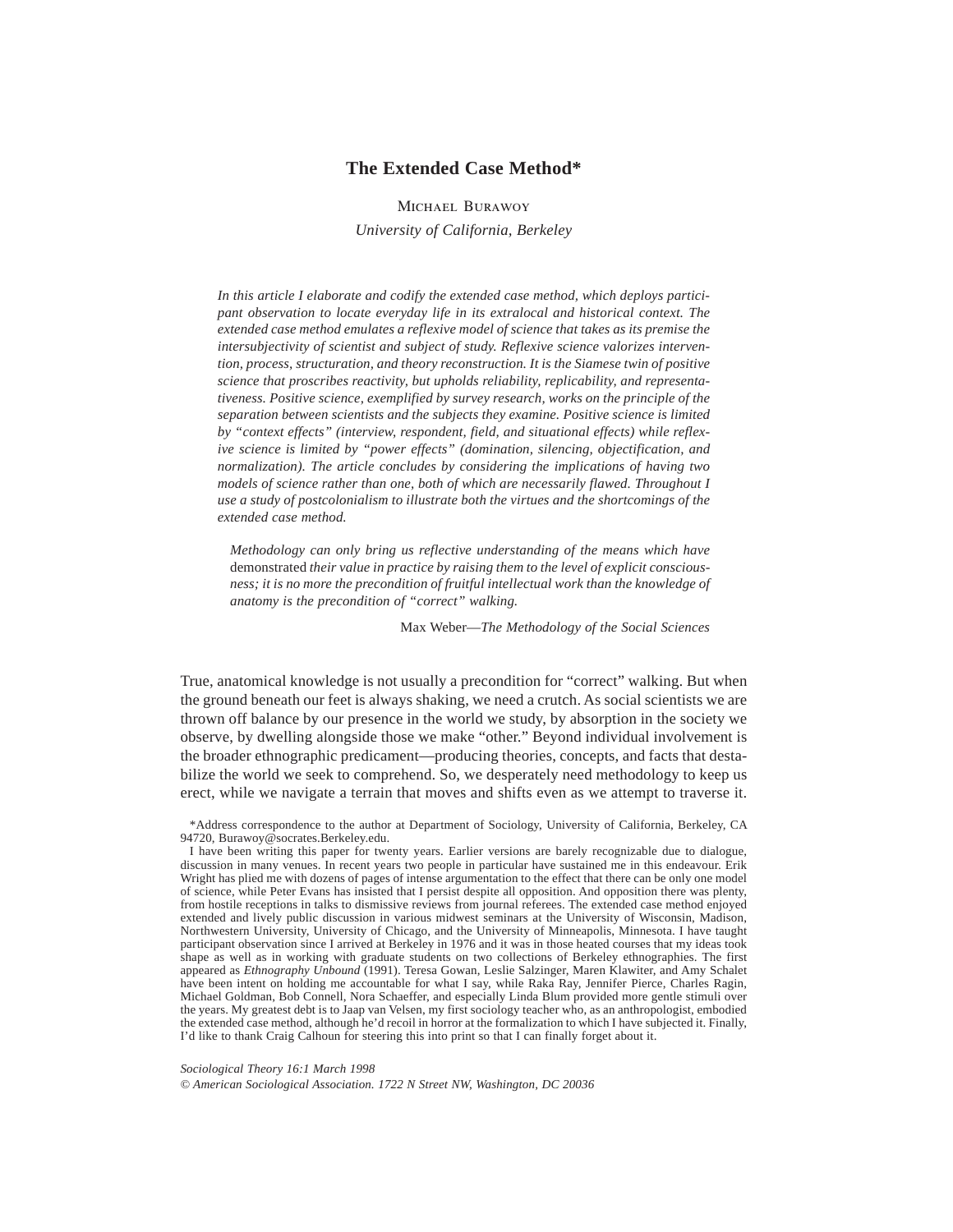Like other handicaps, the ethnographic condition can be dealt with in one of two ways: containing it or turning it to advantage. In the first strategy, we minimize our predicament by limiting our involvement in the world we study, insulating ourselves from our subjects, observing them from the outside, interrogating them through intermediaries. We keep our feet on the ground by adhering to a set of data collecting procedures that assure our distance. This is the *positive* approach. It is best exemplified by *survey research* in which every effort is made to suspend our participation in the world we study. We try to avoid affecting the situation we study, standardize the collection of data, bracket external conditions, and make sure our sample is representative.

In the alternative strategy we thematize our participation in the world we study. We keep ourselves steady by rooting ourselves in theory that guides our dialogue with participants. Polanyi (1958) elaborates this idea in detail, rejecting a positivist objectivity based on "sense data" in favor of a commitment to the "rationality" of theory—cognitive maps through which we apprehend the world. This "dwelling in" theory is at the basis of what I call the *reflexive* model of science—a model of science that embraces not detachment but engagement as the road to knowledge. Premised upon our own participation in the world we study, reflexive science deploys multiple dialogues to reach explanations of empirical phenomena. Reflexive science starts out from dialogue, virtual or real, between observer and participants, embeds such dialogue within a second dialogue between local processes and extralocal forces that in turn can only be comprehended through a third, expanding dialogue of theory with itself. Objectivity is not measured by procedures that assure an accurate mapping of the world but by the growth of knowledge; that is, the imaginative and parsimonious reconstruction of theory to accommodate anomalies (Kuhn 1962; Popper 1963; Lakatos 1978).

The *extended case method* applies reflexive science to ethnography in order to extract the general from the unique, to move from the "micro" to the "macro," and to connect the present to the past in anticipation of the future, all by building on preexisting theory. In my own use of the extended case method I used my experiences as a personnel consultant in the Zambian copper industry to elaborate Fanon's theory of postcolonialism. I tried to expose the roots of consent to American capitalism by applying Gramsci's theory of hegemony to my experiences as a machine operator in a South Chicago factory. I have explored the nature of work organization and class formation under socialism by combining Szelenyi's theory of class structure and Kornai's theory of the shortage economy. This was based on laboring in Hungarian factories—champagne, auto manufacturing, and steel. Most recently I have worked my way outward from a small furniture factory in Northern Russia in order to develop theories of the transition from socialism to capitalism using Marxist notions of merchant and finance capital. How can I justify these extravagant leaps across space and time, from the singular to the general, from the mundane to the grand historical themes of the late twentieth century? That is the question that motivates this article.

Although it is more usual for ethnographic studies to confine themselves to claims within the dimensions of the everyday worlds they examine, I am not alone in "extending out" from the field. Indeed, this was one of the hallmarks of the Manchester School of social anthropology, which first coined the phrase, "extended case method" (Garbett 1970; Gluckman 1958, 1961a, 1961b, 1964; Van Velsen 1960, 1964, 1967; Mitchell 1956, 1983; Epstein 1958). Instead of collecting data from informants about what "natives" "ought to do," they began to fill their diaries with accounts of what "natives" actually were doing, with accounts of real events, struggles, and dramas that took place over space and time. They brought out discrepancies between normative prescriptions and everyday practices discrepancies they traced to internal contradictions but also to the intrusion of colonialism. They began to restore African communities to their broader, world historical context.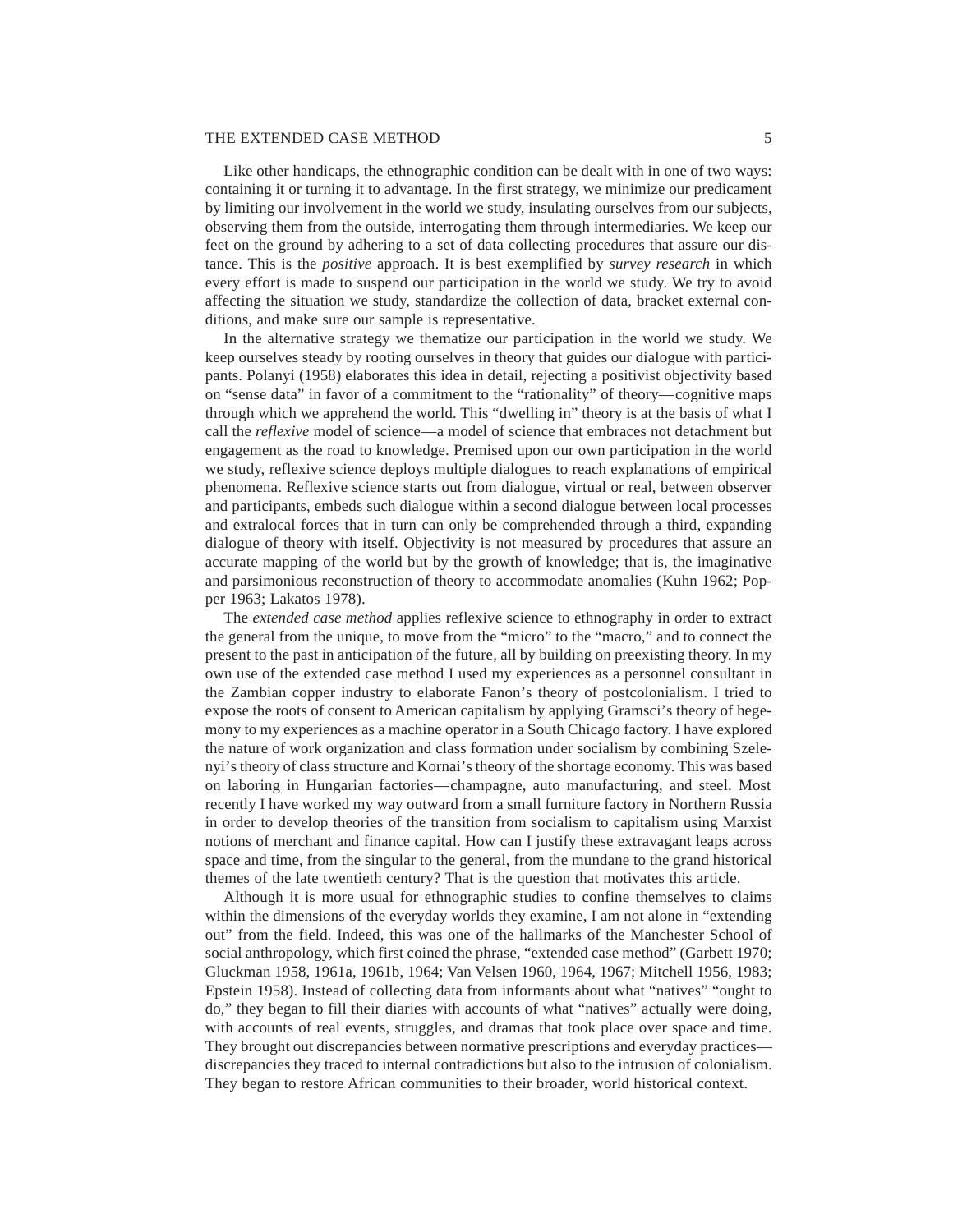Not just in Africa but in the United States, too, there is a rich but inchoate tradition of scholarship in the implicit style of the extended case method. Community ethnographies have not always stopped at the tracks but incorporated the wider contexts of racism and labor markets (Liebow 1967; Bourgois 1995) as well as urban political regimes (Whyte 1943; Susser 1982; Haney 1996). Workplace ethnographies, traditionally confined to "plant sociology," have also taken external factors into account, such as race and ethnicity (Lamphere et al. 1993 ), citizenship (Thomas 1985), markets (Smith 1990), and local politics (Blum 1991). Participant observation studies of social movements locate them in their political and economic context (Fantasia 1988; Johnston 1994; Ray 1998). Ethnographies of the school have always sought to explain how education is shaped by and at the same time influences wider patterns of social inequality (Willis 1977; MacLeod 1987; and Powers forthcoming). Family ethnographies have found it impossible to ignore influences beyond the household (Stacey 1990; Devault 1991; Hondagneu-Sotelo 1994), upholding Dorothy Smith's (1987) feminist injunction to locate lived experience within its extralocal determinations.<sup>1</sup>

The rudiments of the extended case method abound in these examples and elsewhere. What I propose, therefore, is to bring "reflective understanding" to the extended case method by raising it to the "level of explicit consciousness." But, contra Weber, this is not simply a clarificatory exercise. It has real repercussions for the way we conduct social science. Indeed, it leads to an alternative model of social science and thus to alternative explanatory and interpretive practices—something social scientists are reluctant to countenance. We prefer to debate appropriate techniques or even tolerate the rejection of science altogether rather than face the possibility of two coexisting models of science, which would wreak havoc with our methodological prescriptions. Still I hope to demonstrate that reflexive science has its pay-off, enabling the exploration of broad historical patterns and macrostructures *without* relinquishing either ethnography or science.

By ethnography I mean writing about the world from the standpoint of participant observation; by science I mean falsifiable and generalizable explanations of empirical phenomena. In developing my argument it will be necessary to distinguish (a) research *method* (here survey research and the extended case method), which is the deployment of (b) *techniques* of empirical investigation (here interviewing and participant observation) to best approximate (c) a scientific *model* (positive or reflexive) that lays out the presuppositions and principles for producing science. In elaborating the different dimensions of the extended case method, I hope to improve its execution, justify it as a science, albeit a reflexive science, and draw out broader implications for the way we study the world.

In order to illustrate and explicate the extended case method I return to a study conducted between 1968 and 1972 in the then newly independent African country of Zambia. Of all my studies I have chosen this one because it most effectively illustrates *both* the virtues *and* the limits of the extended case method. First, the virtues: the extended case method is able to dig beneath the political binaries of colonizer and colonized, white and black, metropolis and periphery, capital and labor to discover multiple processes, interests, and identities. At the same time, the postcolonial context provides fertile ground for recondensing these proliferating differences around local, national, and global links. Second, the

<sup>1</sup>Smith's "sociology of women" begins by debunking abstract, decontextualized, and universalistic sociology as the ideology of ruling men and turns to the concrete lived experience of women as point of departure. The microstructures of everyday life, which women direct, become the foundation and invisible premise for macrostructures controlled by men. This looks like the extended case method, but whereas Smith justifies it on the grounds of the "standpoint of women," I ground it in an alternative conception of science. In this regard I am closer to Sandra Harding (1986, 1990), who works the terrain between androcentric science and postmodern dismissal of science. Rather than surrender science to men, she calls for a successor science.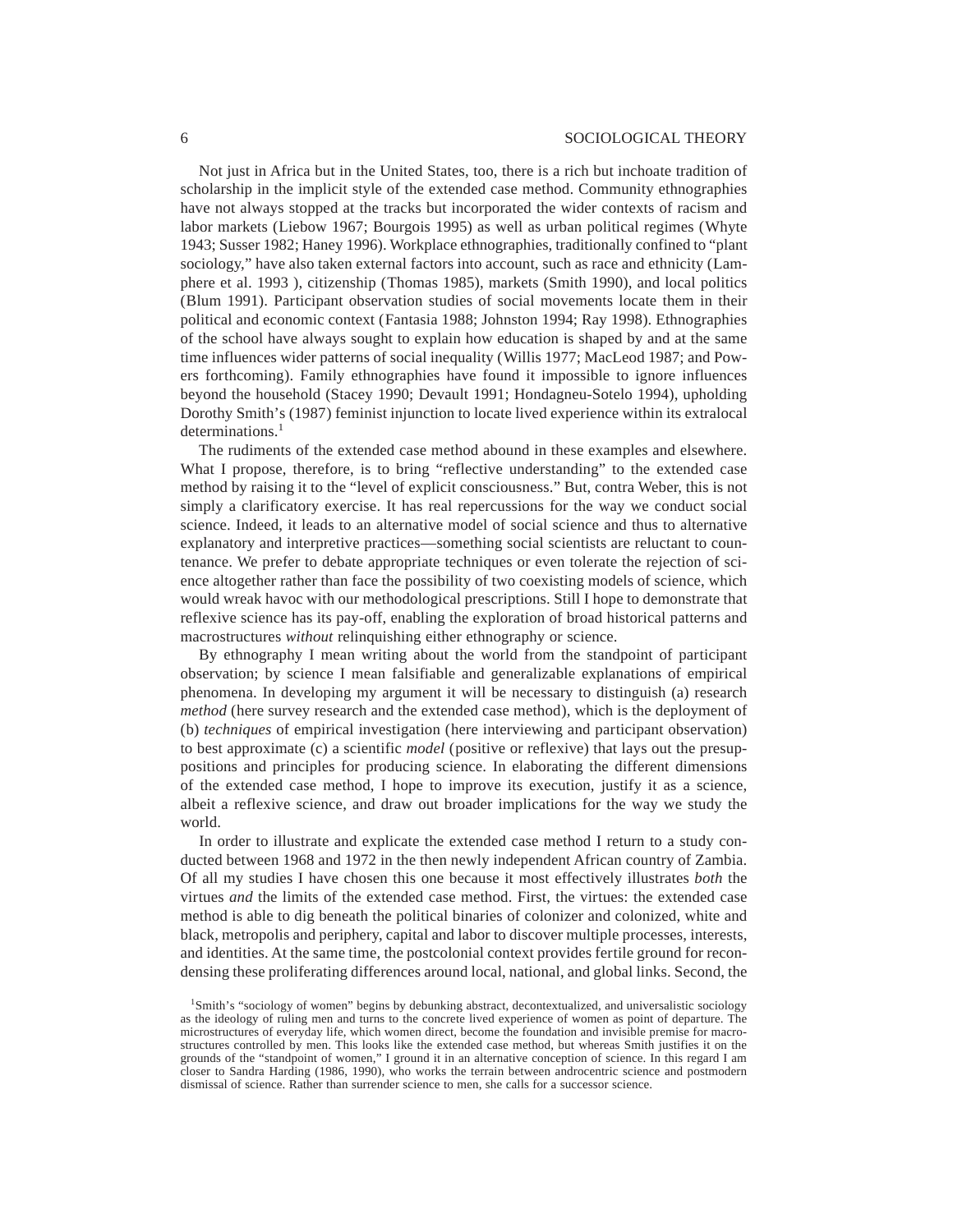limits: the extended case method comes up against the very forces it displays. As the renascent field of "colonial" studies makes clear, the colonies were not simply the site of exotica but of experiments in new tactics of power, subsequently reimported back into the metropolis (Stoler 1995; Mitchell 1988). Domination took on especially raw and exaggerated forms, transparently implicating sociologists and especially anthropologists, coloring their vision in unexplicated ways (Clifford and Marcus 1986; Asad 1973). Colonial and postcolonial regimes of power throw into relief limits *inherent* to the extended case method.

Accordingly, the article is constructed as follows: I begin with a narrative of my study of the Zambian copper industry (Burawoy 1972a, 1972b, 1974), highlighting the social embeddedness of reflexive research. I then show how my study violated each of the four principles of positive science. If there were only this model of science, then I would have to abandon either the extended case method or science. However, the extended case method is not alone in violating positive principles. I show that survey research, the quintessentially positive method, transgresses its own principles because of inescapable *context effects* stemming from the indissoluble connection between interviewer and respondent, and from the embeddedness of the interview in a wider field of social relations. We can either live with the gap between positive principles and practice, all the while trying to close it, OR formulate an alternative model of science that takes context as its point of departure, that thematizes our presence in the world we study. That alternative is the "reflexive" model of science which, when applied to the technique of participant observation, gives rise to the extended case method.

In saving both science and the extended case method, however, I do not eliminate the gap between them. Making context and dialogue the basis of an alternative science unavoidably brings into prominence *power effects* that divide the extended case method from the principles of reflexive science. Postmodernism has done much to highlight these power effects but, rather than make do with an inadequate science, it rejects science altogether. I find myself working on the borders of postmodernism, without ever overstepping the boundaries. Choosing to remain on the side of science, we have to live with its selfdetermined limitations, whether they be the context effects of positive science or the power effects of reflexive science. Given that the world is neither without context nor without power, both sciences are flawed. But we do have a choice. So I finally ask when, where, and why we deploy each of the two model-methods.

### I. THE ETHNOGRAPHIC CONDITION EMBRACED

Reflexive science sets out from a dialogue between us and them, between social scientists and the people we study. It does not spring from an Archimedean point outside space and time; it does not create knowledge or theory tabula rasa. It starts out from a stock of academic theory on the one side and existent folk theory or indigenous narratives on the other. Both sides begin their interaction from real locations.

My own study of the Zambian copper mines began from publicly debated dilemmas of the legacies of colonialism. I travelled to the copperbelt in 1968 in search of the policies and strategies of transnational corporations toward the postcolonial regime. The two mining companies, the Anglo American Corporation and the Roan Selection Trust, had their roots in the colonial order of Northern Rhodesia, a British protectorate until 1964. How were these companies responding to Zambian independence, whose stated objective was to reappropriate control over the nation's economy? This was not a trivial question since the copper industry employed some fifty thousand people, 90 percent African and 10 percent expatriate. At the time of independence the mines provided 90 percent of foreign exchange and 50 to 70 percent of government revenue. As far as Whitehall (and later the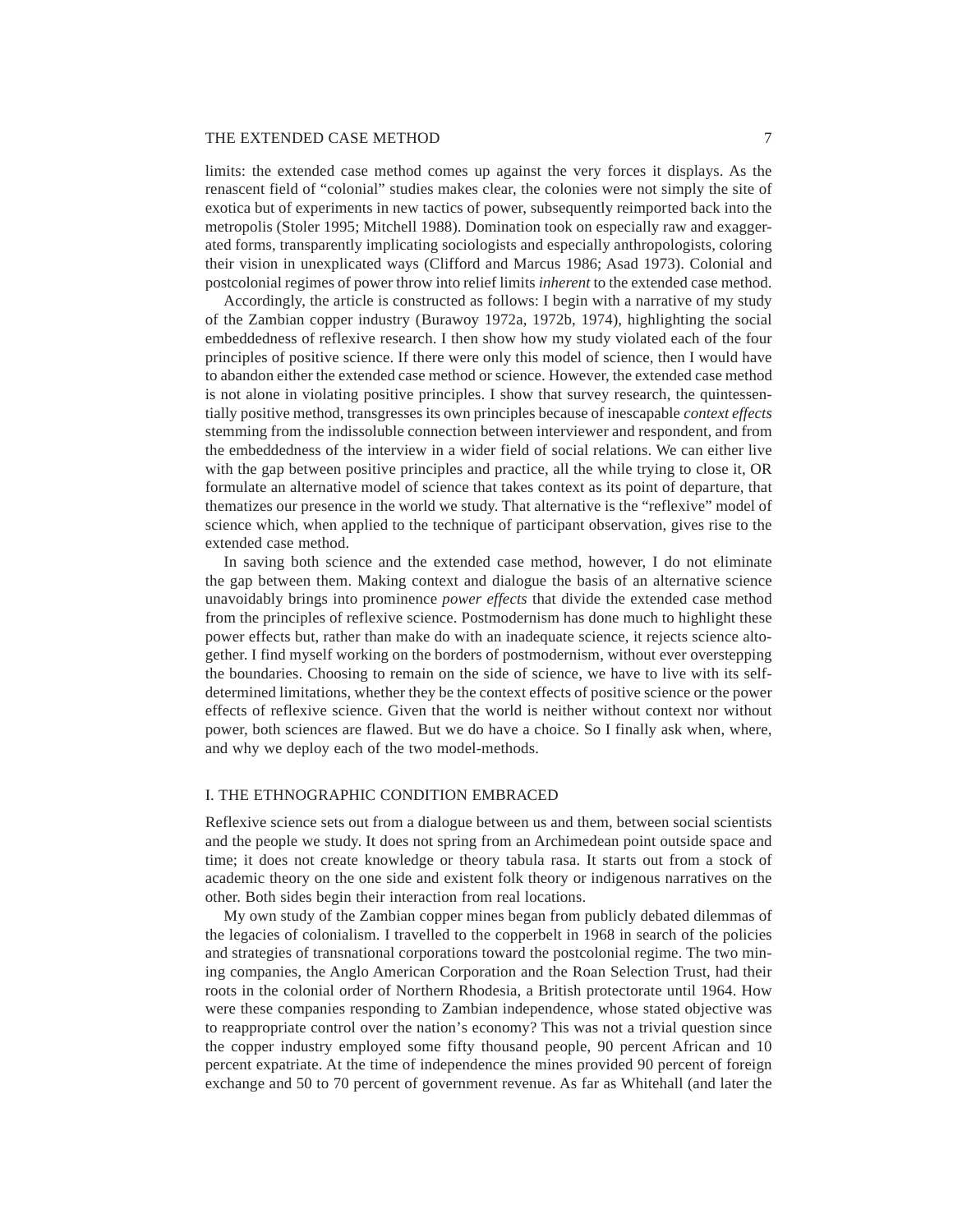Federation of Rhodesia and Nyasaland) had been concerned, Northern Rhodesia's reason for existence was her copper. Road and rail transportation, land and agriculture, taxation and trade, labor and education, nationality and race were all designed to maximize the export of copper. Zambia was the archetypal enclave economy, with copper its organizing principle.

It was easier to study how mineworkers were faring than to disclose the mysterious corporate practices of Anglo American Corporation and Roan Selection Trust. Mine was not a study that could be accomplished by combing through documents since, as I was to learn, by themselves they revealed so little. Interviews, conducted from the outside, were no less useful since managers were protected by layers of public relations. Instead I took advantage of my recently won mathematics degree and my contact in Anglo's headquarters to land myself a job in the Personnel Research Unit of the Copper Industry Service Bureau. Located in Kitwe, at the heart of the mining region, this was the center of industrial relations, both policy and practice.

Once there my attention turned to the more specific question of labor force localization, or what had been called "African Advancement" but which since independence came to be called "Zambianization." Colonial rule left Zambia's four million people with barely one hundred university graduates and just over twelve hundred Africans with secondary school certificates. So the country remained heavily dependent on white managers and experts. Historically, the mining industry had been organized according to the color bar principle, viz. no black person should exercise authority over any white person. It was a major aim of the anticolonial movement to eradicate all such traces of white supremacy. How had things changed in the postcolonial period? I began with the figures put out by the new government's Zambianization Committee, which painted a rosy picture of achievement. Four years after independence there were fewer expatriates and more Zambians in "expatriate" (white) positions. What lay behind this portrait of "deracialization"?

If comprehension of managerial strategies was largely barred to outsiders, any serious study of Zambianization was totally off limits. Racial succession in what had been an apartheid order was simply too explosive a question to openly investigate. Yet, of course, it hung like a heavy cloud over all aspects of industrial relations. I could not have been better placed to observe the different forces at work. Not only was I sitting in the mining industry's data gathering center but I became an active contributor to the industry's new job evaluation scheme that aimed to integrate black and white pay scales. As part of my job I learned the stakes in negotiations among management, unions, and government.

So much for the perspective from the top. How did Zambianization look from inside and from the bottom? Here I had to be more surreptitious. I organized a survey into the working and living conditions of African miners, unrelated to Zambianization. But as interviewers I chose young Zambian personnel officers who, I had reason to believe, were at the storm's eye of Zambianization. We would meet every week in the nominally desegregated Rokana Club to discuss the progress of the survey but also Zambianization. Still this was not enough. I worked in the Personnel Research Unit for one and a half years and continued the research for another two years while I was an MA student at the University of Zambia. There I recruited undergraduates to join me in studying "postcolonial" work organization, underground and on surface. At least officially that was our goal; we were also exploring Zambianization from below, from the standpoint of the vast majority of unskilled and semiskilled workers. How did they feel about the Zambianization of supervisors and lower level managers?

Our extended observations showed that white management met government Zambianization targets as well as its own interest in maintaining the color bar by two types of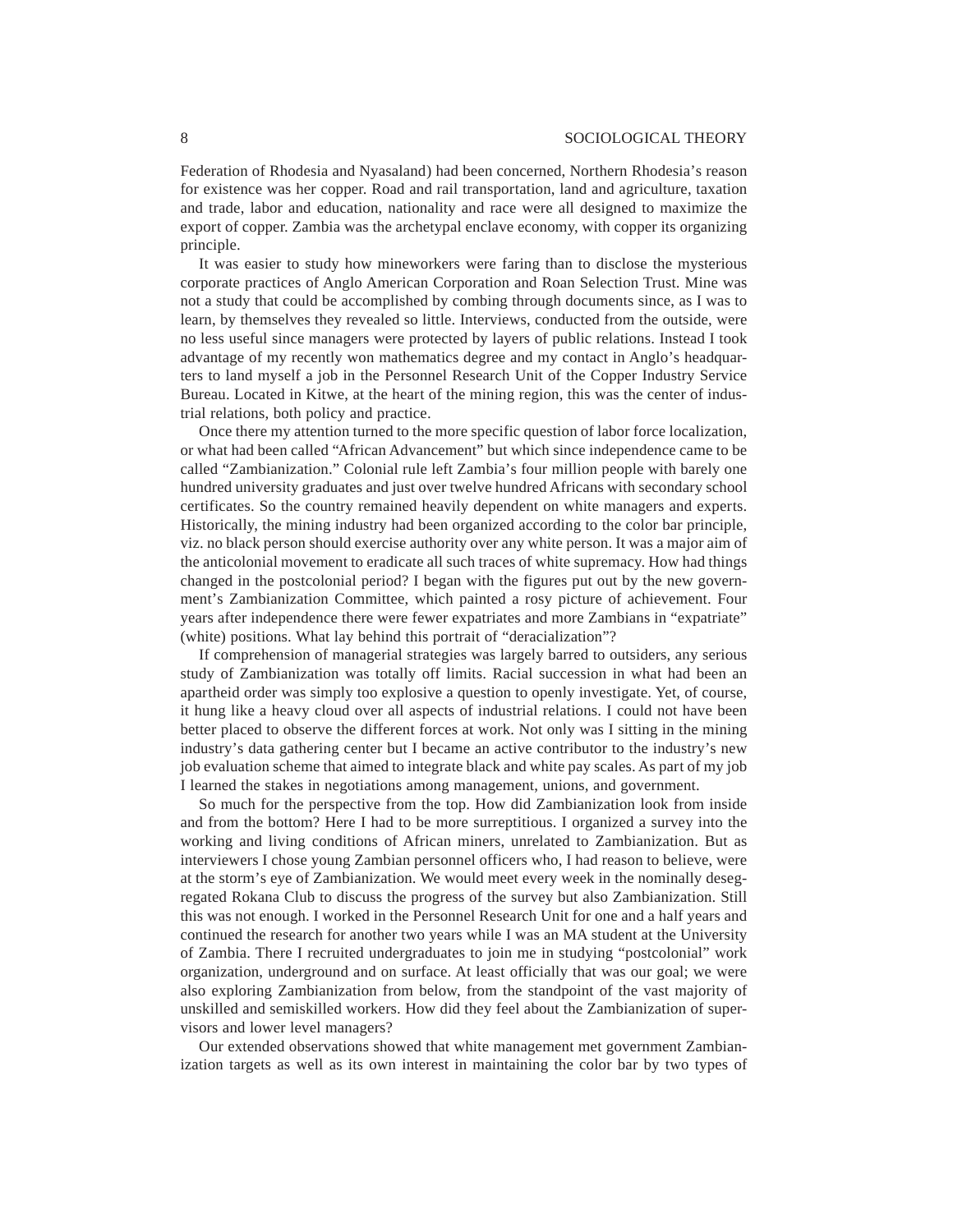organizational maneuvers. The first strategy was *blanket* Zambianization. In the days of colonialism the personnel manager was king, reigning over his African supplicants and to a lesser extent over whites too. The personnel department lorded over the company town, over life in the mine and the "compound" (Epstein 1958). An obvious target, the department was entirely and rapidly Zambianized but at the same time shunted aside and stripped of its powers, especially over expatriate employees, who were placed under the guardianship of the newly created "Staff Development Advisor"—one of the former white personnel managers.

The second stratagem was *shadow* Zambianization. During the three and a half years of our research the position of mine-captain, that is the highest level of underground supervision, was Zambianized. A number of old white captains were promoted into newly created posts of assistant underground manager, and took with them many of their old powers and responsibilities. Any Zambian successor had to operate in the shadow of his predecessor. He became a buffer between his subordinates and the "real" mine-captain, now removed to a comfortable office on surface.

These maneuvers to maintain the color bar had several, not hard to anticipate, consequences. First, the organization became increasingly top heavy as the layers of management thickened. Second, there was increased conflict between workers and their new Zambian supervisors who were less effective, even if less abusive, than their predecessors. Maintaining the color bar through Zambianization was a recipe for organizational rupture, conflict, and inefficiency.

If blanket and shadow Zambianization undermined the organization, why did it continue? What were the forces behind the retention of the color bar? How could a nationalist black government ignore the continuity of the racial order, as it effectively did in its Zambianization report? I sought the answer in the broader constellation of interests. First, while the government embraced the rhetoric of Zambianization, *African trade unions*, representing the unskilled and semiskilled miners, were more interested in higher wages and better working conditions than in the upward mobility of supervisors. Second, *Zambian successors*, caught between black subordinates and white bosses, were a lightening rod for racial and class tensions. They were organizationally weaker than white management, which retained a virtual monopoly of knowledge and experience.

Third, *corporate executives* in the industry had long fought for raising the level of the color bar and replacing white with black since this reduced labor costs. If they faced organized resistance from white staff before, now they were threatened by exodus. Fourth, the *Zambian government* regarded the mining industry as a sacred cow, the source of revenue for its "nation-building" projects. It did not dare jeopardize profits from copper. Moreover, it was content to let expatriates run the industry because, although they had economic power, they did not pose a political threat. They were on limited three-year contracts that could be terminated at will. Zambian managers, as a powerful fraction of the dominant class, could pose many more problems for a Zambian government. This balance of forces meant that, despite independence, the overall class and racial patterns in the mines did not change substantially.

From the microworlds of Zambianization I "extended out" to the sources of underdevelopment. Obstacles to development arose not only from dependence on copper in a world economy controlled by advanced capitalist nations but also from the reproduction of class relations inherited from colonialism. An emergent African "national bourgeoisie" had class interests in a racial order that inhibited economic transformation. My study had, thus, reconstructed and reconfigured indigenous narratives into a class analysis of postcolonialism which, as we shall see, fed back into society in unanticipated ways.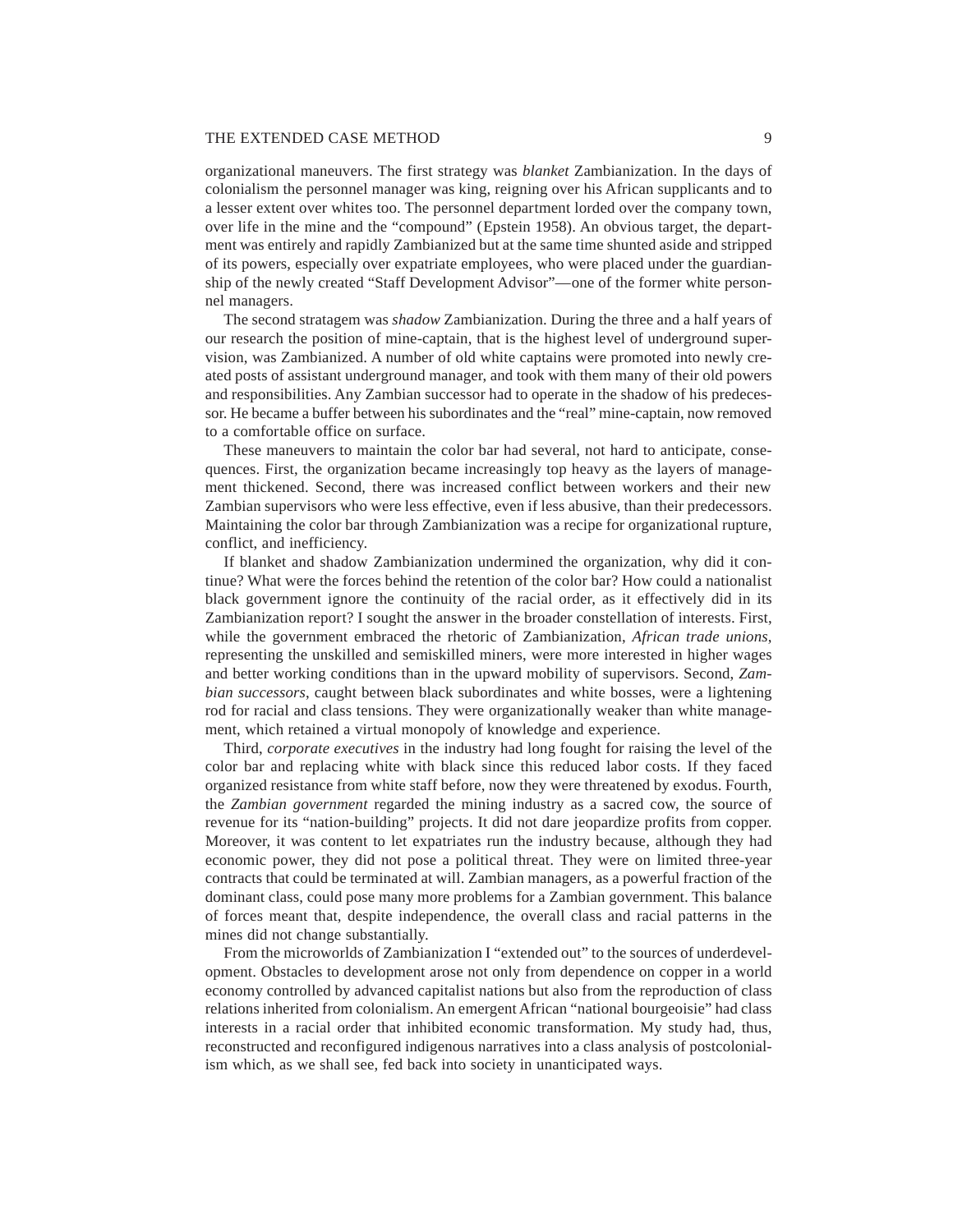## II. POSITIVE SCIENCE REVISITED

What is positive science? For August Comte, sociology was to replace metaphysics and uncover empirical laws of society. It was the last discipline to enter the kingdom of science but once admitted it would rule over the unruly, producing order and progress out of chaos. Thus, positivism is at once science and ideology. Today sociology has, for the most part, dropped its pretensions to a ruling ideology and we can call this stripped down version of positivism simply positive science. The premise that distinguishes positive from reflexive science is that there is an "external" world that can be construed as separate from and incommensurable with those who study it. Alvin Gouldner (1970) once called this premise "methodological dualism"—social scientists are exempt from the theories they develop about others. Positive science calls for the distancing of observer from the object of study, a disposition of detachment. The purpose of positive science is to produce the most accurate mapping of the workings of this external world, to mirror the world (Rorty 1979).

Constituting the observer as outsider requires an effort of estrangement, facilitated by procedural objectivity. In his exemplary discussion of "analytic fieldwork," Jack Katz (1983) lays out the "4Rs," what I refer to as the four prescriptive tenets of positive science. First, sociologists must avoid affecting and thus "distorting" the worlds they study. This is the injunction against *reactivity*. Second, the external world is an infinite manifold, so we need criteria for selecting data. This is the principle of *reliability*. Third, the code of selection should be formulated unambiguously so that any other social scientist studying the same phenomena could produce the same results. This is the principle of *replicability*. Fourth, we must guarantee that the slice of the world we examine is typical of the whole. This is the principle of *representativeness*.

Katz accepts these principles as definitive of social science. He tries to show how participant observation can live up to the 4Rs if it follows "analytic induction," or what he prefers to call "analytic research." However, in the process he radically destabilizes his methodological principles, embracing rather than proscribing "reactivity," dissolving the boundary between fact and fiction, and summoning readers to replicate findings from their own experiences. Still he holds on to the 4Rs. I take the opposite tack, forsaking positive science for "reflexive" science, more appropriate to the extended case method. I justify invoking and elaborating this alternative by first showing how the extended case method violates the 4Rs, and then how even survey research fails to live up to those same positive principles. My intention here is not to reject positive science but to show how positive science rejects the extended case method and in particular my study of Zambianization.

#### *Positive Science Violated*

The extended case method makes no pretense to positive science. First, my Zambianization research broke the injunction against reactivity. I was anything but a nonintervening observer. I entered the Personnel Research Unit just as it was undertaking a mammoth job evaluation exercise to categorize the complex industry-wide occupational structure with a view to bringing white and black pay structures into a single hierarchy. It was critical that the job hierarchy already established within each racial group should be maintained. In order to give the impression of "fairness," integrating the two pay scales was based on a joint team of "experts" from union and management "evaluating" each job according to a pregiven set of characteristics, experience, education, dexterity, effort, and so forth. An English consulting company, brought in to attempt to match the evaluation of jobs with the preexisting hierarchy, failed abysmally. With my mathematical training I was able to turn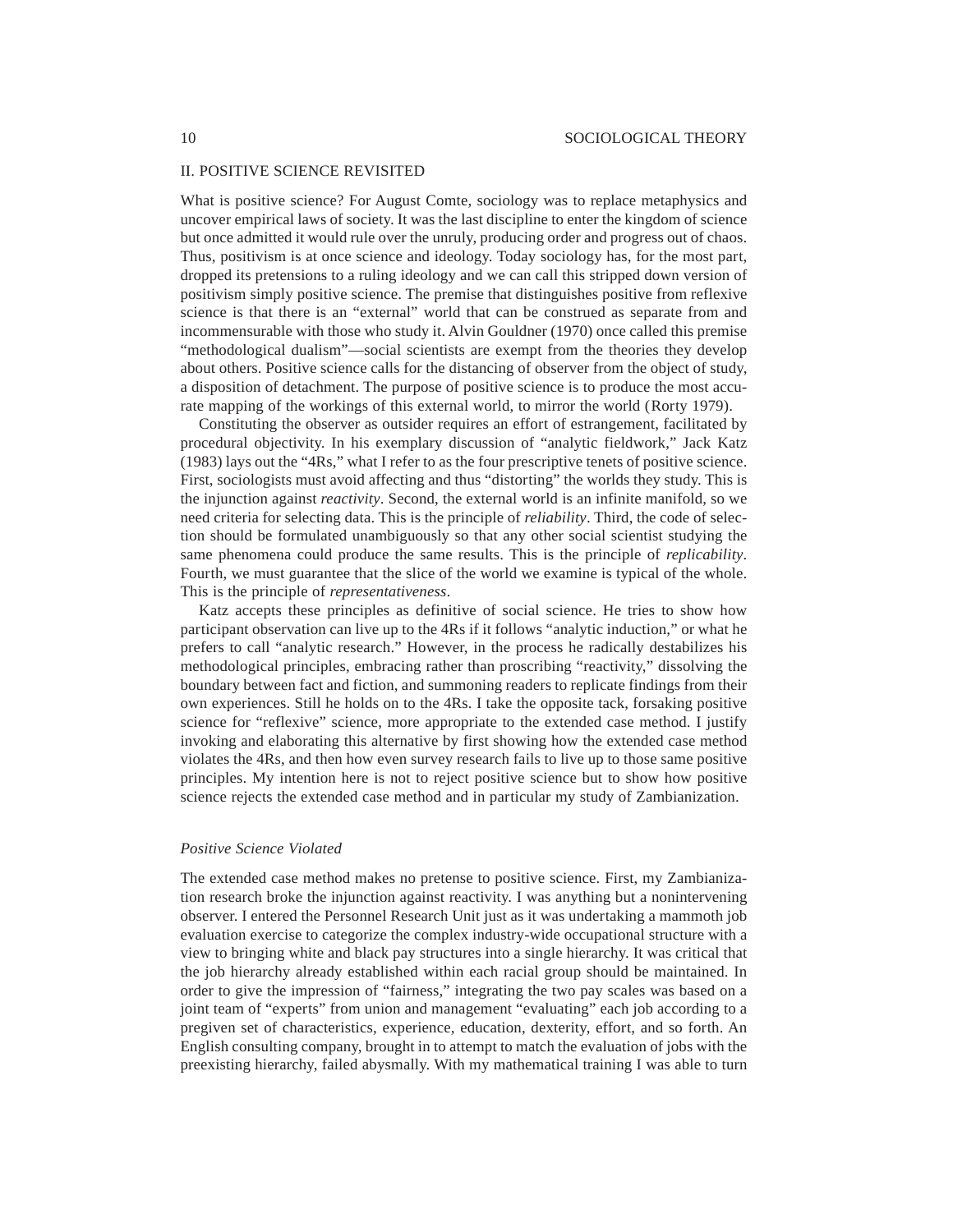the task into a simple problem of linear programming and thereby helped to reproduce the very racial order that became the focus of my research in *The Colour of Class*.

Reliability was also violated. Having a fixed coda or prism through which to observe and extract information makes one unresponsive to the flux of everyday life. Living in the time and space of those one studies makes it difficult to fit the world into a predefined template. One begins with one set of questions and ends with very different ones. Thus, I entered the mining industry in search of some company policy guiding relations with the Zambian government. It was only by working for the company executives that I realized that there was no such policy. Nor was it rational, as I subsequently realized, to follow a predetermined strategy in situations of great uncertainty—political uncertainty (frequent government crises, changes in ministerial personnel, or surprise moves such as the nationalization of the mines); economic uncertainty (especially the volatile world price of copper); and technical uncertainty (unexpected problems of excavation, mine falls). In such a turbulent environment managers need to be flexible and not be hamstrung by detailed plans. As I discovered, those policies that did exist were constructed in post-hoc fashion, by "experts" like myself, to justify decisions already made. Had I not been a participant in these processes I would still be looking for that elusive company policy, or more likely would have concocted a policy from company rationalizations. In short, with the extended case method, dialogue between participant and observer provides an ever-changing sieve for collecting data. This is not to deny that we come to the field with presuppositions, questions, and frameworks but that they are more like prisms than templates and they are emergent rather than fixed.

By the same token replicability was also problematic. The data I gathered was very much contingent on who I was—a white male recently graduated from a British university with a degree in mathematics, a newcomer to colonialism, and an idealist to boot. Every one of these characteristics shaped my entry and performance in social situations and how people spoke to me of racial issues. More than that, anyone who replicated my study of Zambianization at a subsequent point in time would come up with very different observations. History is not a laboratory experiment that can be replicated again and again under the same conditions. There is something ineffably unique about the ethnographic encounter. It certainly would have been interesting for someone else to repeat the study, either simultaneously or subsequently, not as a replication but as an extension of my own study.<sup>2</sup>

And so, of course, we come to the inevitable question of representativeness. How representative were my observations of the process of Zambianization within my two cases? How representative were my case studies of all the possible case studies at the one mine I studied, let alone of the six other mines or indeed of industries beyond? How could I draw any conclusions beyond my two unique cases? And if I could not generalize, why did I bother to devote three and a half years to the study!

These are valid criticisms from the standpoint of positive science, and if this were the only model of science I would indeed have wasted my time. However, there is a second approach to science, a reflexive approach that also seeks generalizable and falsifiable explanations. This alternative is not drummed up out of thin air but, true to its own principles, arises from a critical engagement with positive science. But first I must show that no method, not even the best survey research, can live up to positive principles, for it is from this irrevocable gap between positive theory and its practice that the principles of reflexive science spring.

 ${}^{2}$ In another study (Burawoy 1979), this time of a factory in South Chicago, I found myself in the same plant that had been studied by another sociologist thirty years earlier. I could have tried to show why his theory of "output restriction" was wrong but instead I used it as a baseline from which to extend my own study back into history.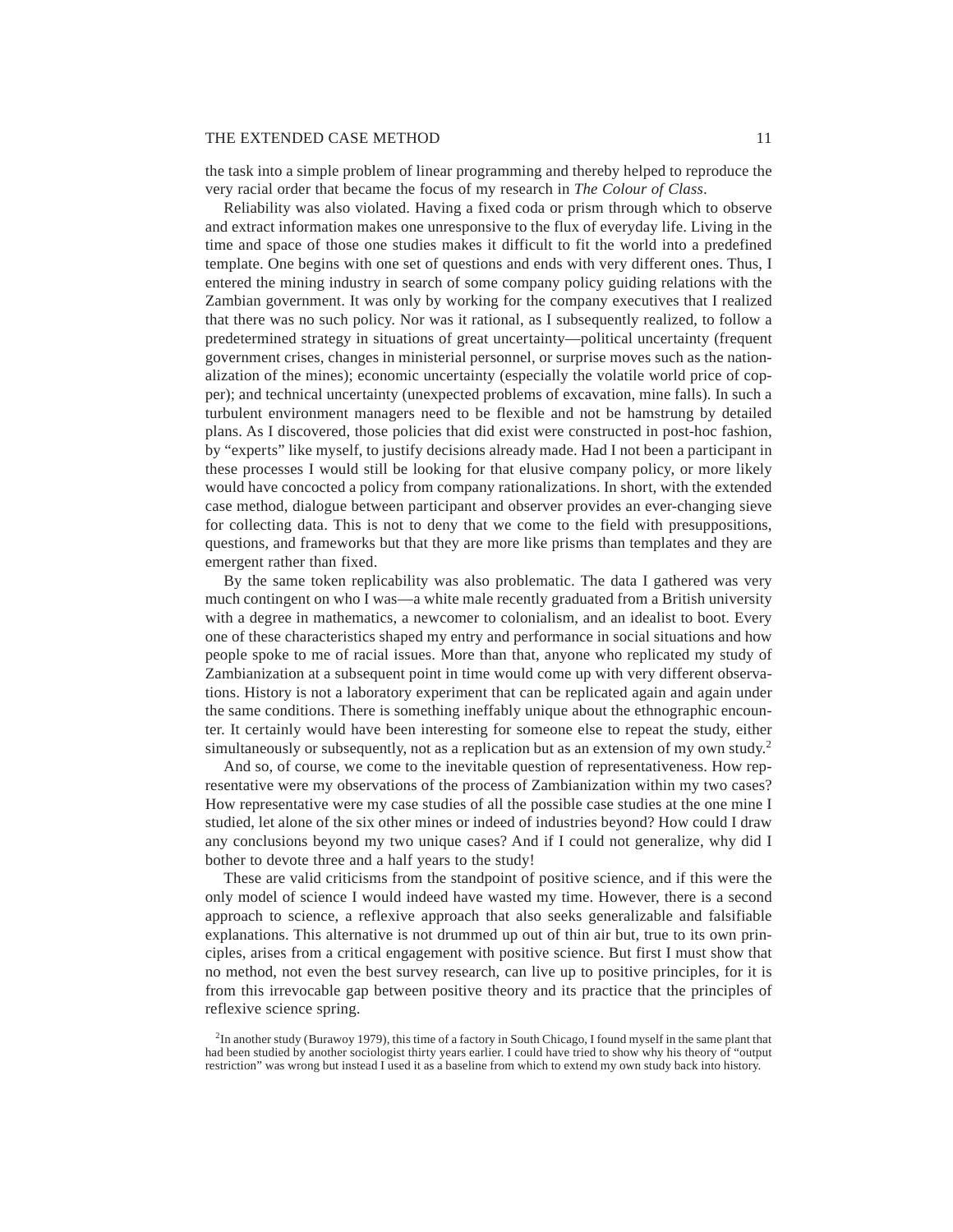# *Positive Science Delimited*

Survey research is avowedly positive in its method. It tries to live up to the 4Rs by delivering the 4Ss. First, in order to overcome the problem of reactivity, the interview is constructed as a uniform, neutral *stimulus* that elicits variegated responses. The respondent is supposed to react to the question and the question alone, stripped of the medium in which it is posed. Second, to confront the problem of reliability and achieve a consistent set of criteria for the selection of data, the interview is *standardized*; identical questions are asked in identical ways of each respondent. Third, for replicability not only has the question to be a stimulus "isolated" from the interview but the external conditions must be controlled, that is *stabilized* or deemed irrelevant. Finally, for representativeness the respondents must be a carefully selected *sample* of the broader targeted population.

Despite their best efforts, survey researchers have always and inevitably fallen short of their positive goals. The interview is a social context, embedded in other contexts, all of which lend meaning to and are independent of the question itself. There are four types of context effects. First, there are well-documented *interview effects*, which create the problem of reactivity, in which interviewer characteristics (for example, race or gender) or the interview schedule itself (for example, order or form of questions) significantly affect responses (Hyman et al. 1954; Converse and Schuman 1974; Schuman and Presser 1981). Second, there are *respondent effects*, in which the meaning of questions have an irreducible ambiguity, dependent on the different worlds from which the respondents come. Standardization of questions cannot eliminate respondent effects (Cicourel 1967; Forsyth and Lessler 1991). Third, there are *field effects*, which simply recognize that interviews cannot be isolated from the political, social, and economic contexts within which they take place. Responses to interviews conducted at different points in time or in different places will be shaped by such extraneous conditions. Replication is thwarted by external factors we do not control. We cannot even disentangle their unmediated impact on the respondent from their mediated impact via the interview itself.3 Finally, there are *situation effects*, which threaten the principle of representativeness. Insofar as meaning, attitudes, and even knowledge do not reside with individuals but are constituted in social situations,<sup>4</sup> then we should be sampling from a population of social situations and not a population of individuals (Stinchcombe 1980). But we have no idea how to determine the population of relevant social situations, let alone how to draw a sample.

There is nothing new here—serious survey researchers spend their lives trying to minimize and/or control for context effects, assuming them to be noise that can be investigated if not expurgated. If early research into survey research simply revealed interview effects, more recent work has begun to theorize those effects (Suchman and Jordan 1990; Schaeffer 1991; Tanur 1992). The interview is viewed as a distorted conversation in which one of the interlocutors is absent (the researcher), in which the conversation follows a

 $3$ Just how difficult it is to control context effects can be seen in ethnographically sensitive survey research. In order to reduce "interview effects" survey research matches the race of interviewer and interviewee, but this can exaggerate "respondent effects" and "field effects." Sanders (1995) shows that the wider racial field invades the interview so much that some black respondents imputed "whiteness" to their "black" telephone interviewers. Moreover, those blacks who identified their interviewer as white adopted more conciliatory attitudes. In their pen experiment, Bischoping and Schuman (1992) show that the divergent polling results prior to the Nicaraguan election of 1991 was due to the respondents' perceived partisanship of the polling organization. They conclude that this was an artifact of the polarized political situation in Nicaragua but exactly how that field affected the

responses remained unclear. 4Here we are appealing to a methodological situationism (Knorr-Cetina 1981; Cicourel 1964) to replace a methodological individualism. Survey researchers might try to build in social situation as a "variable," examining, for example, how a person's race is affected by situation, but that is very different from methodological situationism in which the situation rather than the individual is the unit of analysis. Thus, Cicourel (1982) raises the problem of "referentiality"—what can we know about a given situation from a conversation that takes place in another situation.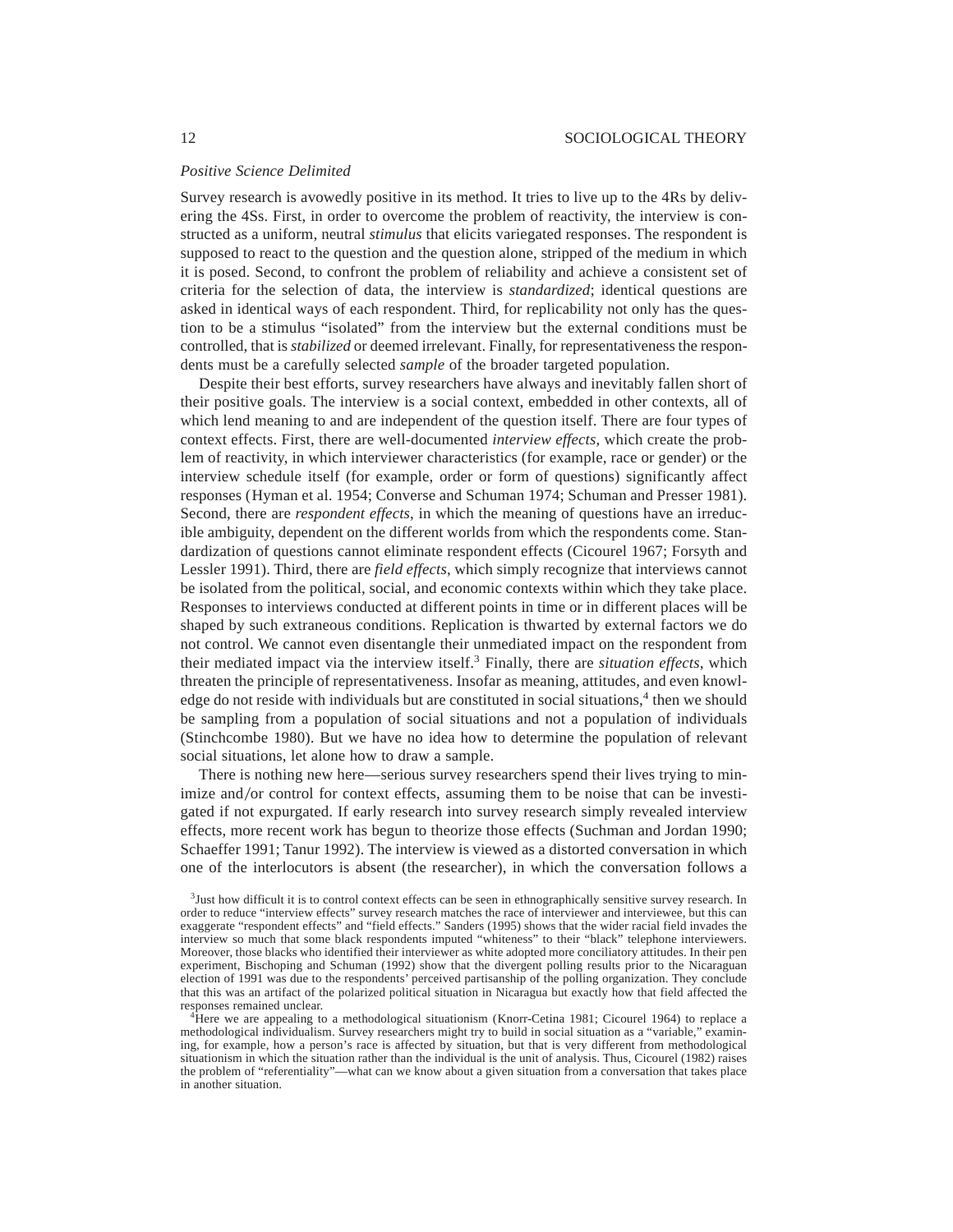predetermined trajectory with prescribed responses, and in which dialogue is precluded (Clark and Schober 1992).<sup>5</sup> Unable to establish common ground with the respondent, the interviewer cannot avoid misunderstandings and mistakes. One response, therefore, is to move toward a more "narrative" interview. Instead of foisting the standardized interview on respondents, the interviewer allows respondents to tell their own story, to offer their own "narrative" (Mishler 1986). The interviewer proceeds through dialogue, reducing distortion but at the expense of reactivity, reliability, replicability, and often representativeness.

In other words, no one denies the importance of context effects. Survey researchers look upon them as a challenge—they must be measured, reduced, and controlled. However, if one takes the view that context is not noise disguising reality but reality itself, then improving survey research is tackling the wrong problem with the wrong tools. Thus, many regard the ineluctability of context effects as a demonstration of the irremediable flaws of positive science, justifying abandoning science altogether in favor of an interpretive approach to the social world. We can find influential representatives of this "hermeneutic" school across the disciplines: philosophers such as Hans Gadamer and Richard Rorty (1979) reduce social science to dialogue and conversation; anthropologists such as Clifford Geertz (1973, 1983) regard the art of ethnography as thick description or the excavation of local knowledge; sociologists such as Zygmunt Bauman (1987) argue that intellectuals should abandon their legislative pretensions for an interpretive role, mediating between communities; feminists such as Donna Haraway (1991, chapter 9) call for networks of "situated knowledges."

This is not the approach I propose to follow here. Faced with the ineluctable gap between positive principles and research practice, I neither abandon science altogether nor resign myself to refining practice to approach unachievable positive principles. Instead, I propose an alternative model of science, a reflexive science, that takes context as point of departure but not point of conclusion.

# III. REFLEXIVE SCIENCE DEFINED

Reflexivity in the social sciences is frequently regarded as the enemy of science. Long ago Peter Winch (1958) argued that individual reflexivity, that is the self-monitoring of behavior, leads to an irrevocable uncertainty in human action, making scientific prediction impossible. All social science can do is reveal the discursive and nondiscursive worlds of the people it studies. Similar views have become common in anthropology wherever the "linguistic" or "interpretive" turn has taken hold. In its extreme form we are so bound by our own preconceptions that we can do little more than gaze into our biographies. Within sociology reflexivity has been put to more positive use. Alvin Gouldner (1970) turned sociology onto itself to uncover the "domain assumptions" of reigning paradigms in "Western" sociology, arguing that they were increasingly out of sync with the world they claimed to mirror. More recently Pierre Bourdieu (1977, 1990), with the help of his interlocutor Loïc Wacquant (Bourdieu and Wacquant 1992), invites us to a reflexive sociology that

<sup>5</sup>Sniderman and Piazza (1993) try to build dialogue into their surveys by presenting respondents with predetermined counterarguments. For example, respondents are first asked whether they approve of government support for blacks. If respondents approve of spending increases then they are asked whether they would feel the same way if blacks were singled out for special treatment. If, on the other hand, respondents do not approve of more spending they are asked if they would feel the same if this meant that blacks would continue to be poorer than whites. Their data show that 44 percent of whites were "talked out" of their original position. In the case of affirmative action only 20 percent changed their minds in the face of counterarguments. It is not clear why there should be such changes, whether Sniderman and Piazza are tapping context specific attitudes, whether attitudes of whites toward race are pliable and superficial, or whether this is simply an artifact of the interview situation itself in which the respondent flows with an expected answer. Whatever else, these changes in responses suggest the importance of studying the interview itself as a social situation.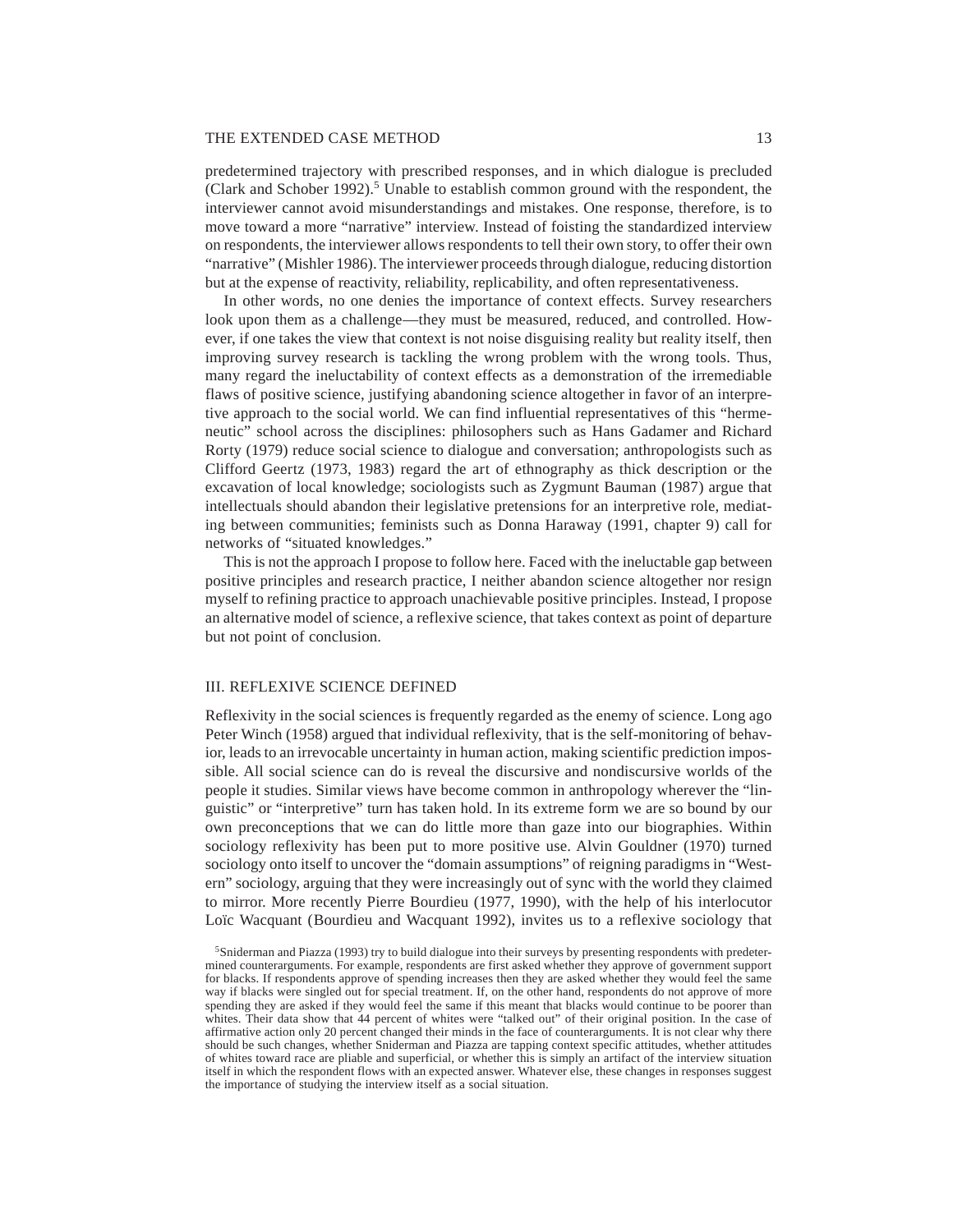explicitly seeks to deepen the scientific foundations of sociology. Recognizing our own place within the disciplinary field enables us to objectify our relation to those we study, which will make us better scientists.

I take a slightly different approach. Rather than arguing that there is one model of science that is best carried out with reflexive awareness, I propose a methodological duality, the coexistence and interdependence of two models of science—positive and reflexive.6 Where positive science proposes to insulate subject from object, reflexive science elevates *dialogue* as its defining principle and *intersubjectivity* between participant and observer as its premise. It enjoins what positive science separates: participant and observer, knowledge and social situation, situation and its field of location, folk theory and academic theory. The principles of this reflexive science can be derived from the context effects that pose as impediments to positive science.

#### *1. Intervention*

The first context discussed above was the interview itself, which is not simply a stimulus to reveal the true state of the interviewee but an intervention into her life. The interview extracts her from her own space and time and subjects her to the space and time of the interviewer. In the view of reflexive science, intervention is not only an unavoidable part of social research but a virtue to be exploited. It is by mutual reaction that we discover the properties of the social order. Interventions create perturbations that are not noise to be expurgated but music to be appreciated, transmitting the hidden secrets of the participant's world. Institutions reveal much about themselves when under stress or in crisis, when they face the unexpected as well as the routine. Instead of the prohibition against reactivity, which can never be realized, reflexive science prescribes and takes advantage of intervention.

# *2. Process*

The second context effect is the multiple meanings attached to the interviewer's "stimulus," which undermines the reliability of research. One can standardize the question but not the respondent's interpretation of the question. Respondents come to the interview with multiple experiences derived from different situations that they are then asked to collapse into a single data point. Even asking someone's race or gender can turn out to be complicated, requiring that the respondent reduce a diverse array of experiences to a single item of a check list. There is a double reduction: first aggregation and then the condensation of experience.

Reflexive science commands the observer to unpack those situational experiences by moving with the participants through their space and time. The move may be virtual, as for example in historical interpretation; real, as in participant observation; or some combination of the two, as in the clinical interview. But there is another complication. Not only does each situational experience produce its own "situational knowledge," but that knowl-

<sup>6</sup>This distinction can be extended to the natural sciences. There are philosophers of the natural sciences, such as Michael Polanyi (1958), who refuse the separation of subject and object. His theory of personal knowledge gives centrality to the natural scientist who makes contact with and dwells in "nature." Similarly, Evelyn Fox Keller (1983, 1985) makes the case that natural scientists, like social scientists, may also be part of the world they study, that they have a human relation to the objects under investigation. In her feminist view, what is distinctive is not the objects of science but the gendered way we approach them. Finally, from a realist standpoint, Roy Bhaskar (1979) insists on intervention and experiment as central to both the natural and social sciences. The distinction between reflexive and positive science does not have ontological foundations; it does not depend on the nature of the world being studied. The distinction between the two models lies not in its object (human as opposed to nonhuman) but in the relation of scientist to object.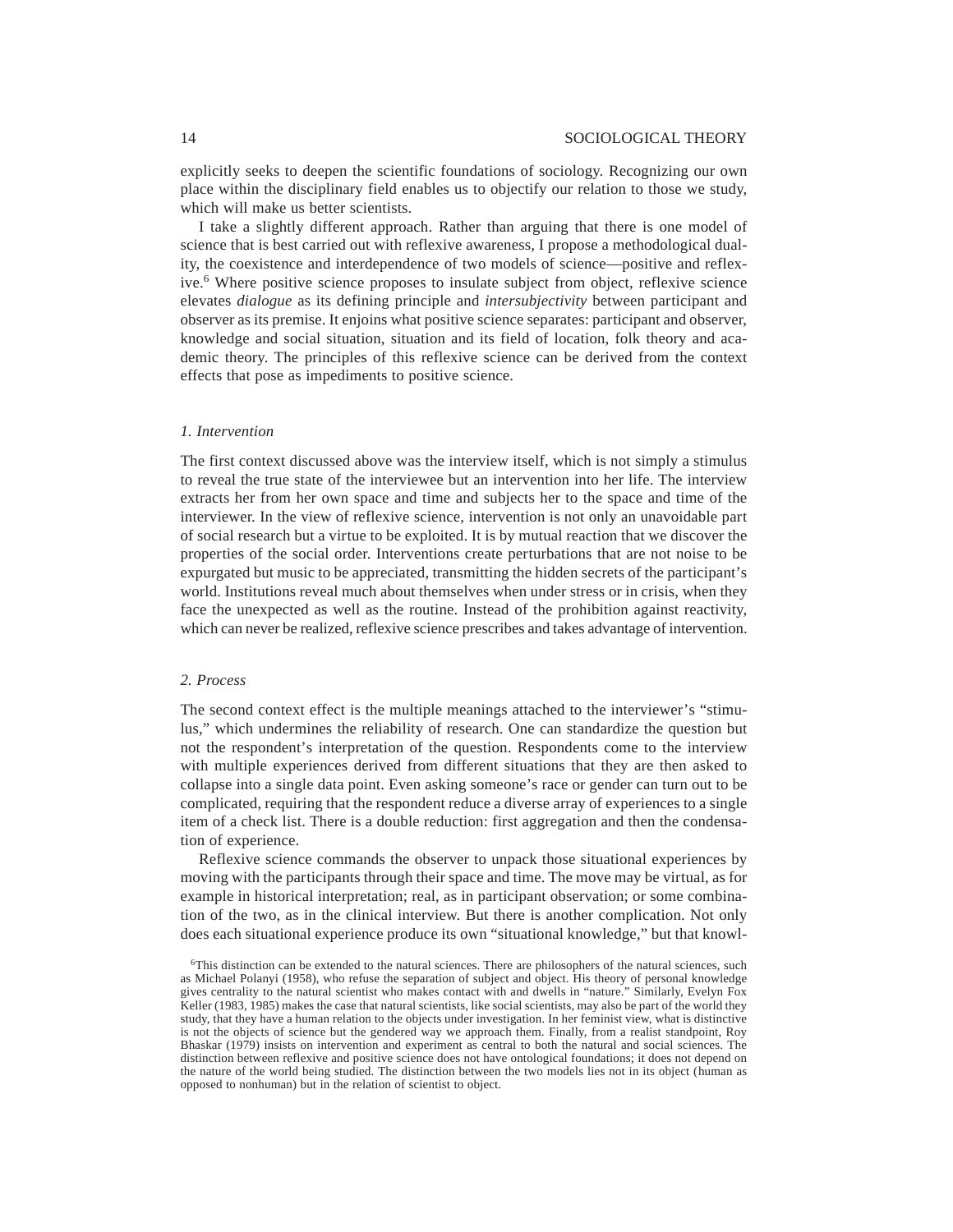edge may be discursive or nondiscursive. If the discursive dimension of social interaction, what we may call narrative, can be reached through interview, the nondiscursive, that is the unexplicated, unacknowledged, or tacit knowledge, sometimes referred to as practical consciousness, which underlies all social interaction, calls for more. It may be discovered through "analysis," for example, or through participation, "doing" things with and to those who are being studied (Garfinkel 1967).

The task of reflexive science does not stop with situational comprehension, with the recovery of situational knowledge. First, there are always multiple knowledges, reflecting the position of different actors within a social situation. Reflexive science would be impossibly cumbersome if its goal were the display of multiple narratives, multiple voices. But worse still, situational knowledge is knowledge located in a specific space and time. Neither space nor time can be frozen and so situational knowledges are in continual flux. Therefore, like any other science, reflexive science has to perform some reduction. In this instance the reduction is an aggregation—the aggregation of *situational knowledge into social process*. Just as survey research aggregates data points from a large number of cases into statistical distributions from which causal inferences can be made, reflexive science collects multiple readings of a single case and aggregates them into social processes. The move from situation to process is accomplished differently in different reflexive methods but it is always reliant on prior theory. Below we will see how it works with the extended case method.

# *3. Structuration*

The third context is the external field within which the interview occurs. The field cannot be held constant, so the purpose of replication is thwarted. It is not simply that social scientists shape the world they study in idiosyncratic and therefore nonreplicable ways but that the external field has its own autonomous dynamic. This wider field of relations cannot be bracketed or suspended, yet it is also beyond the purview of participant observation. We therefore look upon the external field as the conditions of existence of the locale within which research occurs. We therefore move beyond *social processes to delineate the social forces* that impress themselves on the ethnographic locale. These social forces are the effects of other social processes that for the most part lie outside the realm of investigation. Viewed as external to the observer these social forces can be studied with positive methods that become the handmaidens of reflexive science.<sup>7</sup>

Reflexive science insists, therefore, on studying the everyday world from the standpoint of its structuration, that is by regarding it as simultaneously shaped by and shaping an external field of forces.<sup>8</sup> This force field may have systemic features of its own, operating with its own principles of coordination and contradiction, and its own dynamics, as it imposes itself on multiple locales.

<sup>7</sup>In other words I follow Abbott (1992a, 1992b) and Somers and Gibson (1994) in distinguishing the "narrative" of social process from the causality of social forces, but where they want to replace the second with the first, I insist on retaining a place for social forces as methodological expedient and experiential reality framing and confining social processes.<br><sup>8</sup>Anthony Giddens (1984) has made structuration the leitmotif of his work. He seeks to transcend the *dualism* 

of subject and object, agency and structure, micro and macro by substituting the notion of *duality* in which practices simultaneously reproduce the conditions that enable them. He stresses how structure facilitates rather than constrains action, much as language allows speech. In the end, intuitive notions of structure evaporate and we are left with a voluntarist vision that emphasizes the control we exercise over our worlds. I return to a more conventional notion of structuration in which "structure," or "social forces," really do confine what is possible, although they are themselves continually reconfigured. What he understands as "structuration" is closer to what I call "process," but even here I will give more centrality to structures of micropower that are beyond the control of individuals.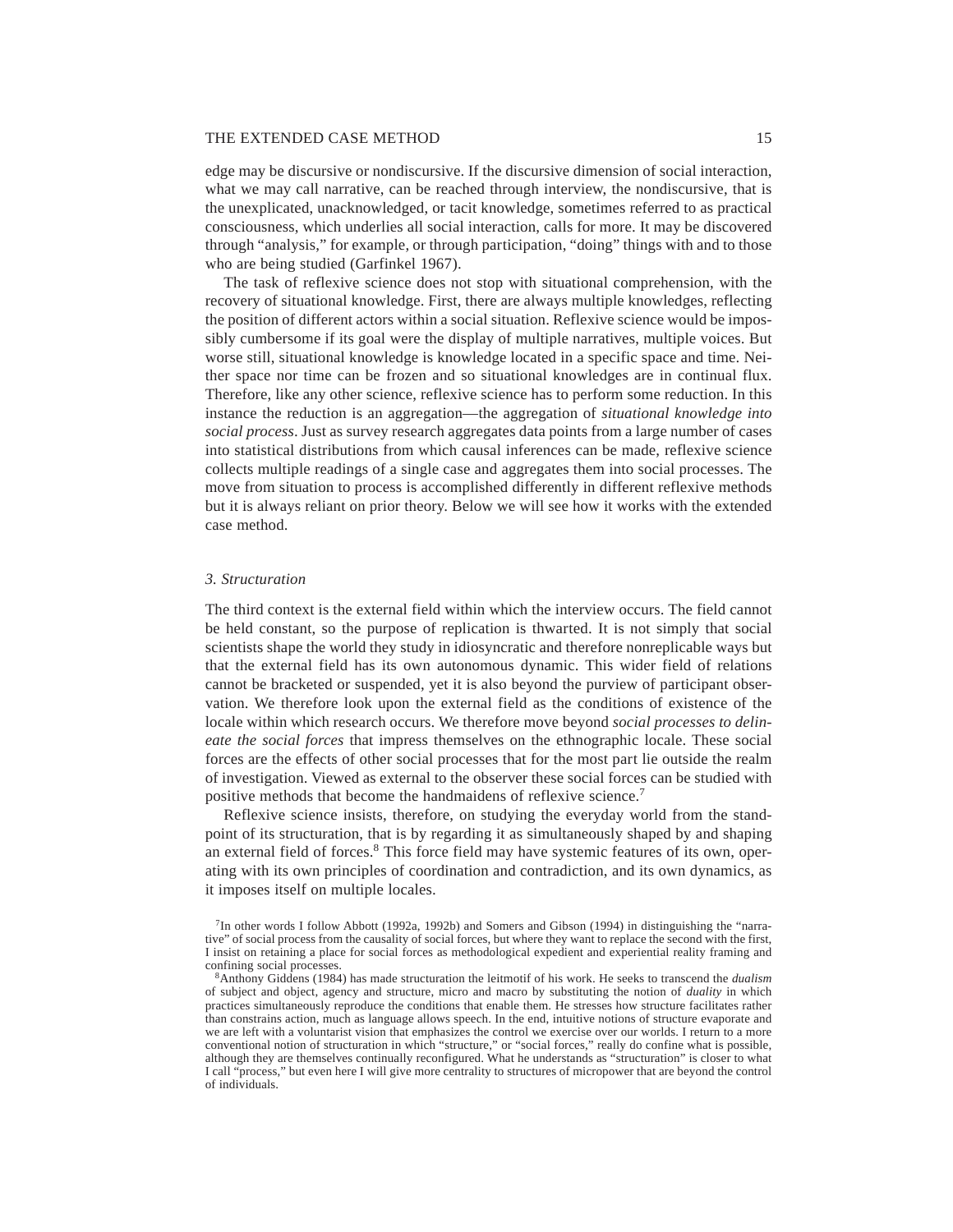#### *4. Reconstruction*

The fourth context effect relates back to the second, the priority of the social situation over the individual, which problematizes sampling on the basis of individuals. If representation is not feasible, is there any other way of producing generality? Instead of inferring generality directly from data, we can move from one generality to another, to more inclusive generality. We begin with our favorite theory but seek not confirmations but refutations that inspire us to deepen that theory. Instead of discovering grounded theory we elaborate existing theory.<sup>9</sup> We do not worry about the uniqueness of our case since we are not as interested in its "representativeness" as its contribution to "reconstructing" theory.10 Our theoretical point of departure can span the range from the folk theory of participants to an abstract law. We require only that the scientist consider it worth developing.

But what distinguishes a "progressive" rather than a "degenerate" reconstruction? Following Karl Popper (1963, chapter 10) and Imre Lakatos (1978) we seek reconstructions that leave core postulates intact, that do as well as the preexisting theory upon which they are built, and that absorb anomalies with parsimony, offering novel angles of vision. Finally, reconstructions should lead to surprising predictions, some of which are corroborated. These are heavy demands that are rarely realized but ones that should guide progressive reconstruction of theory.

Dialogue is the unifying principle of reflexive science. It is dialogical in each of its four dimensions. It calls for intervention of the observer in the life of the participant; it demands an analysis of interaction within social situations; it uncovers local processes in a relation of mutual determination with external social forces; and it regards theory as emerging not only in dialogue between participant and observer, but also among observers now viewed as participants in a scientific community. Theories do not spring tabula rasa from the data but are carried forward through intellectual debate and division. They then reenter the wider world of participants, there to be adopted, refuted, and extended in intended and unintended ways, circulating back into science.<sup>11</sup> Science offers no final truth, no certainties, but exists in a state of continual revision.

### IV. THE EXTENDED CASE METHOD

Reflexive science is to the extended case method what positive science is to survey research the relation of a model to method, legitimating principle to situated practice. Just as we codified survey research so we must now do the same for the extended case method. I return to my Zambianization study to illustrate the extended case method, pointing to ways in which it might have benefited from greater methodological self-consciousness. In Section V, I will use my case study in the opposite way, to cast light on inherent limitations of reflexive science.

#### *1. Extending the Observer to the Participant*

In the positive view participant observation brings insight through proximity but at the cost of distortion. The reflexive perspective embraces participation as intervention pre-

<sup>9</sup>There is a substantial body of philosophy of science, informed by historical exploration of the growth of knowledge, arguing that science moves forward through the absorption of anomalies within paradigms (Kuhn 1962) or research programs.

 $^{10}$ Rebecca Emigh (1997) has made the critical distinction between "deviant case" analysis, in which the outliers increase the generalizability of our theory, and "negative case" analysis, which increases the "empirical content" of theory, what I have called theory reconstruction.<br><sup>11</sup>Again, Anthony Giddens (1992) has made much of this interchange between academic and lay theory, argu-

ing that sociology appears not to advance because its discoveries become conventional wisdom. The reflexivity of social theory, he argues, is one of the distinctive features of modernity.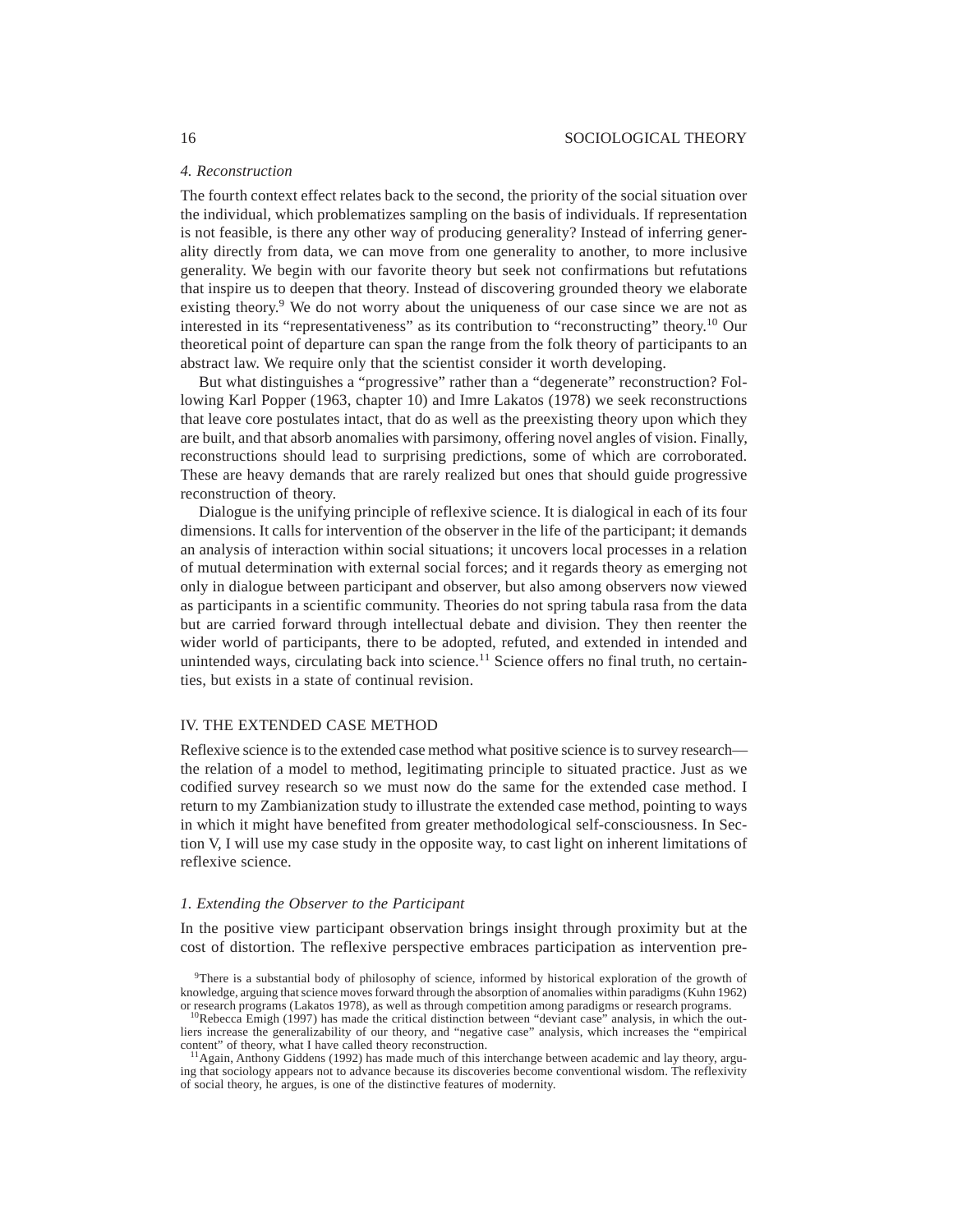cisely because it distorts and disturbs. A social order reveals itself in the way it responds to pressure. Even the most passive observer produces ripples worthy of examination, while the activist who seeks to transform the world can learn much from its obduracy.<sup>12</sup>

The most seismic interventions are often entry into and departure from the field. Any group will often put up a great deal of formal and informal resistance to being studied at close quarters—resistance that discloses much about the core values and interests of its members as well as its capacity to ward off danger. Leaving the field is also an "intervention" since it is then that participants often declare well-kept secrets, or pose revealing questions that they had never dared ask before. But the biggest bombshell often comes when outsiders return their findings to the participants. There are many reasons for this. There are few who like to be partialized, reduced to reified forces or in any other way made an object of sociological research. Second, most communities are riven by conflicts so that it is impossible to navigate them to everyone's satisfaction no matter how careful the observer. However painful, ethnographers always learn a great deal from their final intervention.

When I had completed my study of Zambianization I decided to seek permission for publication from the top executives of Anglo American who had first employed me and then sponsored the research I had conducted on the mines. They had no idea that I had been studying Zambianization for three years. When I showed them my report they were shocked and dismayed that I had dared to broach such a "sensitive" issue. After reading the manuscript they bluntly refused to allow publication on the grounds that it was politically explosive. I countered that the report was based on their own data. They finally threw me a token concession. Since the mines had just been nationalized, the publication decision was no longer their's but a government responsibility. I took my manuscript to the person responsible for Zambianization. He was an expatriate, new to the job but not to the mines, who saw the report as a way of making his mark by challenging the practices of the mining companies. Based as it was on careful, detailed, inside research he considered it a powerful weapon to advance Zambianization. "Because it criticizes the government, the trade unions, the Zambian successor, the expatriates and the corporations; because it criticizes everyone it must be objective," he said!

The monograph was duly published by the Institute for African Studies at the University of Zambia. It received a lot of publicity in the media. Its class analysis was hostile to the mining companies as well as to the government and expatriates. Yet corporate managers in Lusaka used it to discipline mine management on the copperbelt. The stamp of academic certification made it an effective weapon in the hands of the mining companies—a happy marriage of science and power.

No claims to "impartiality" can release us from either the dilemmas of being part of the world we study or from the unintended consequences of what we write. What we write circulates into the world we seek to comprehend and from there sprays dirt in our face. As I shall suggest below, this response represented both a confirmation and a challenge to the theory expounded in *The Colour of Class*.

### *2. Extending Observations over Space and Time*

Such dramatic culminations of research happen in miniature every day. Ethnographers join participants for extended periods of time as well as in different places. Each day one enters the field, prepared to test the hypotheses generated from the previous day's "intervention." Fieldwork is a sequence of experiments that continue until one's theory is in sync with the

 $12$ My position here is not unlike John van Maanen's (1988) three "tales of the field"—realist tales that privilege the participant, confessional tales that privilege the observer, and impressionist tales that accent the interaction of the two. The latter, which is the one he favors, is parallel to the interventionist approach I am advocating here.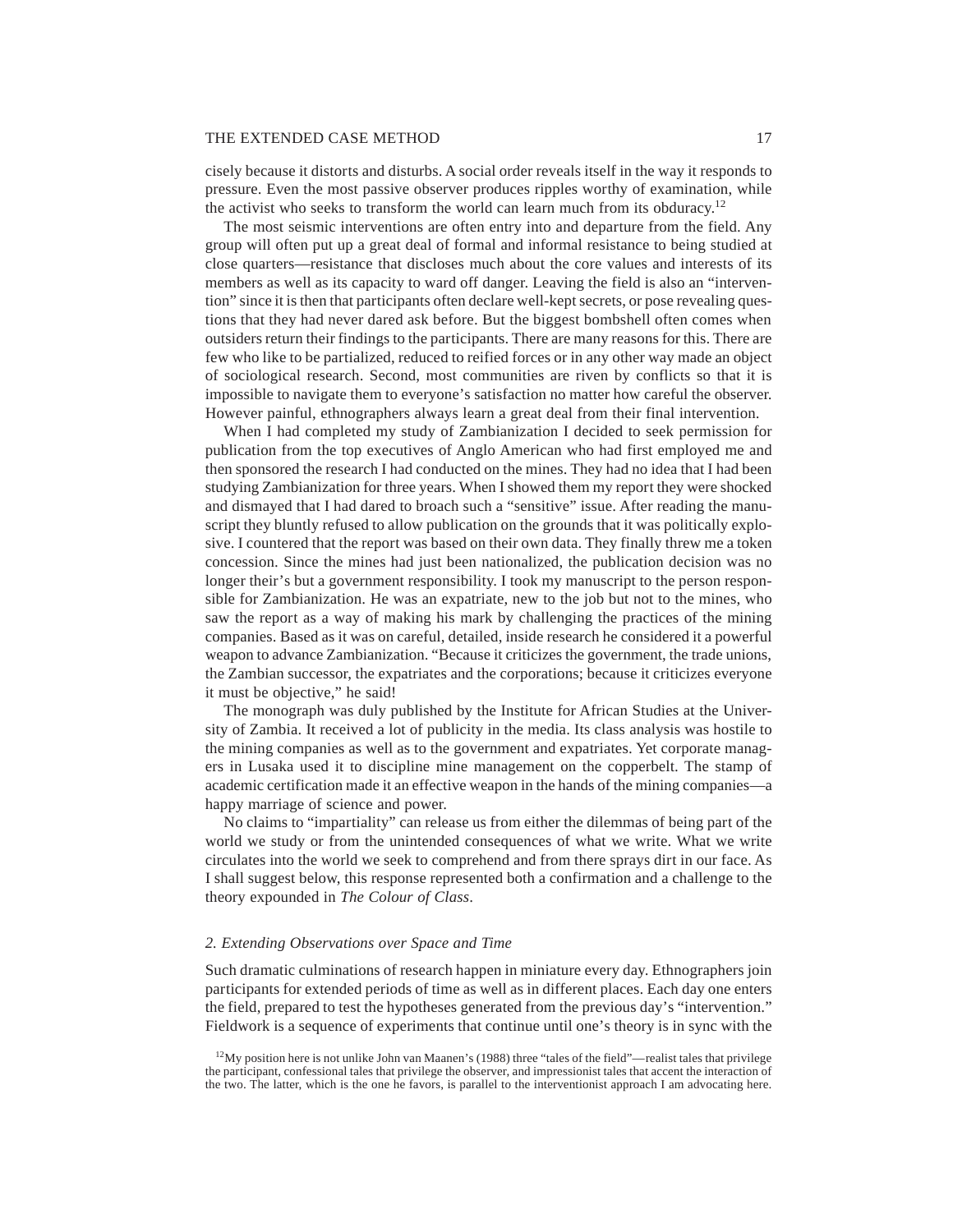world one studies. It is a process of successive approximation that can, of course, go awry. Wild perturbations between observations and expectations signify poor understanding, while occasional shocks force one into a healthy rethinking of emergent theorizing. At this level theorizing is compiling situational knowledge into an account of social process. How does this work?

Situations involve relations of copresence, providing the conditions for practices that reproduce relations. The archetype of this conceptualization of social situations is the Marxian treatment of production. As workers transform nature into useful things, so they simultaneously produce their own means of existence (necessary labor) and the basis of profit (surplus labor), that is they reproduce the worker on one side and the capitalist on the other. But this process continues; that is, laborers return the next day, because they have no alternative source of survival. They are therefore subject to the power of capital, or what I have called the political regime of production, which regulates the division of labor, the mobility between positions in the division of labor, rewards, and so on. The point is simple: production becomes reproduction only under a particular structure of power.<sup>13</sup> We can compile situational knowledge into an account of social process because regimes of power structure situations into processes.

This can be applied to my case study. Zambianization takes place under the erosion of "colonial despotism" toward a less punitive production regime but one still based on the color bar. Working with the vocabulary of Giddens (1984) and Sewell (1992), one can say that, within this political regime, *resources* (money, skill, education, prestige, etc.) are distributed along racial lines supported by *schemas* (norms, beliefs, theories, etc.) of racial supremacy. The Zambianization process is set in motion when a Zambian is promoted to replace an expatriate. The expatriate seeks to preserve his job (a resource) and looks upon the new incumbent as inferior to himself (schema). Management intervenes to open a new job for the expatriate, who takes with him some of his old authority and responsibility, leaving his successor with fewer resources. The successor's subordinates, seeing him as a diminished version of his predecessor, withdraw their support and confidence. Unable or unwilling to seek support from his white boss, the new Zambian supervisor resorts to more authoritarian rule, which confirms his subordinates' worst suspicions. In their view the new Zambian successor is worse than his white predecessor—he is trying to recreate the despotism of the past. Subordinates further withdraw cooperation and the cycle continues until a new equilibrium of force and consent are reached. The regime of power, that is the color bar, is reproduced.

Three issues are noteworthy. First, a social situation becomes a social process because social action presupposes and reproduces its regime of power. It is by participating in terms of the color bar that the color bar is reproduced. Second, in the struggles around the regime of power, history and macrostructures are invoked as resources and schema *within* the social situation. The Zambian successor complains that whites continue to rule the roost, that independence has brought no change. Zambian workers see their new black boss as recreating the despotic past or imposing a new tribal supremacy. Third, interventions from outside the social situation have consequences structured by the regime of power. Management may create positions for displaced expatriates as "aids" to the Zambian successor but the effect is to weaken him. Management may recruit high school graduates to improve the quality of personnel managers but its effect is to exacerbate conflict between Old Timers and Young Turks.

<sup>&</sup>lt;sup>13</sup>Thus I am closer to Bourdieu and Foucault than Giddens and Sewell who have little to say about how power enters into the constitution of the conditions of our existence.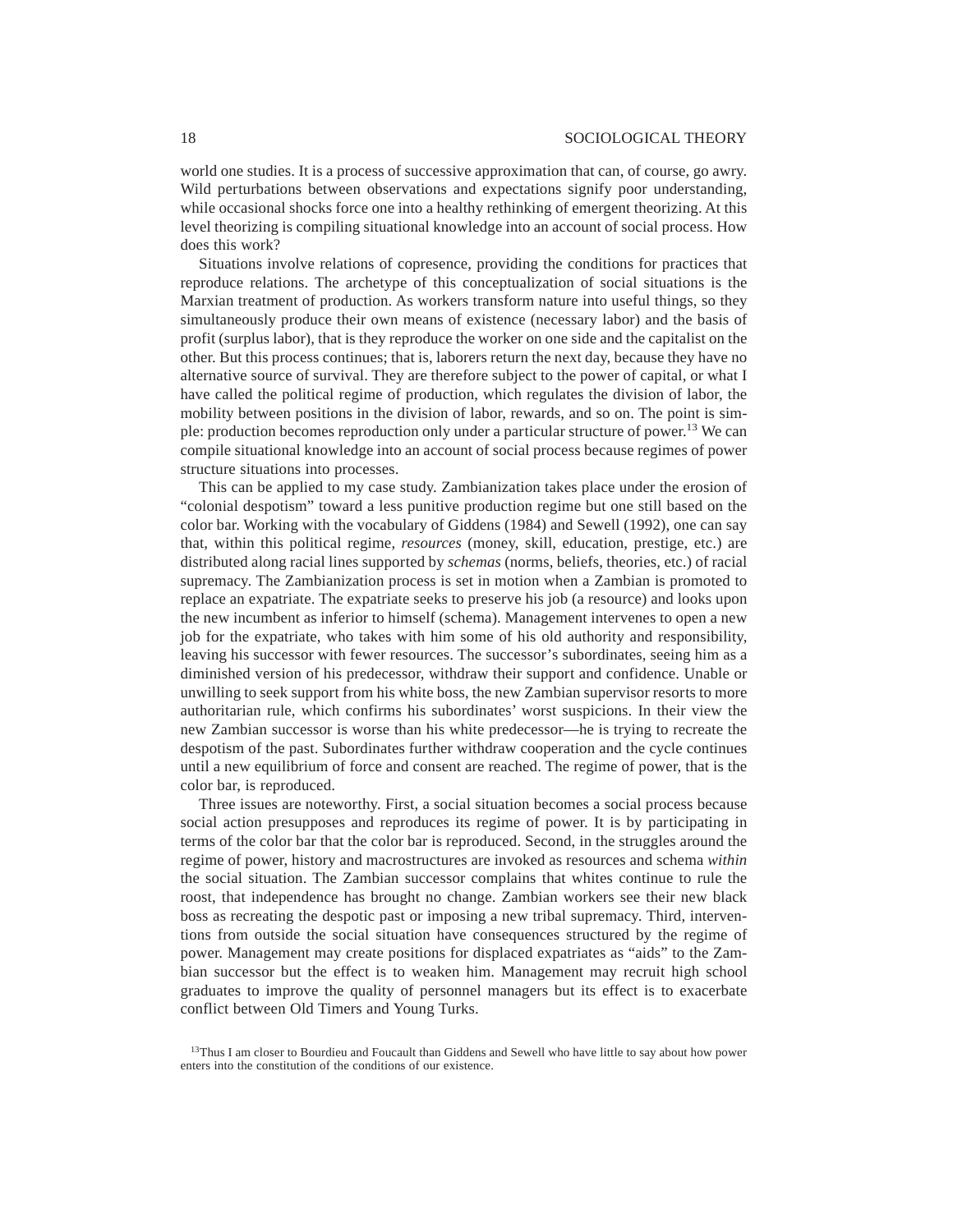The reproduction of the color bar causes hierarchical social relations to change: relations between black and white become more distant and indirect while relations between black and black become more tense and conflictual. Reproduction of the regime of power is assured from the inside through the deployment of resources and schemas. It is also reproduced from the outside, beyond the realm of participant observation, but this requires the analysis of social forces.

# *3. Extending Out from Process to Force*

I could have closed my study of Zambianization with a demonstration of the general law of the color bar: however the organization changes, authority always flows from white to black. I could have given the law even more power by drawing on evidence from the very different context of the United States, where gender and racial lines also have an uncanny way of reproducing themselves.<sup>14</sup> This would be the strategy of inductive generalization, namely to seek out *common patterns among diverse cases*, so that context can be discounted. This might be called the segregative or horizontal approach, in which cases are aggregated as though they were independent atoms. The extended case method, on the other hand, deploys a different comparative strategy, *tracing the source of small difference to external forces*. This might be called the integrative or vertical approach. Here the purpose of the comparison is to causally connect the cases. Instead of reducing cases to instances of a general law, we make each case work in its connection to other cases.

*The Colour of Class* offered two such connected comparisons. The dominant one was a comparison of Zambianization after independence with African Advancement under colonial rule. The second, much less developed, compared the bottom up Zambianization of the mines with the top down Zambianization of government. In order to understand why the color bar remained on the copperbelt despite democratization and the formal dissolution of racism, I dug back into history. Under colonial rule the mining companies had persistently tried to "advance Africans" into positions hitherto monopolized by whites. What little was accomplished took place through job fragmentation and deskilling of white jobs. African trade unions were always ambivalent about this view of African Advancement since the majority of their members were more interested in wage increases and improved working conditions. The colonial regime was pressured by the mining companies and the colonial office in London to support gradual African Advancement, as much as a safety valve for frustrated aspirations as for profit. The white settler community was an influential counterweight that opposed any upward mobility for Africans. For the most part, the colonial state tried to keep out of the fray, entering only as adjudicator when the machinery of industrial relations broke down.

The successor Zambian government, no longer tied to London, became even more beholden to the mining companies as a major source of revenue. While white managers lost their formal political power, their leverage remained since the mines depended upon their expertise. For its part, the Zambian political elite retained expatriates in the commanding heights of the copper industry because it did not want to depend on an indigenous, potentially rival, economic elite. Still, the postcolonial government had to respond to nationalist clamor that Zambians run their own country. It did so, not by a more vigorous pursuit of Zambianization but by nationalizing the mines, which left internal organization

<sup>&</sup>lt;sup>14</sup>There is a large literature here starting from Rosabeth Kanter's (1977) analysis of organization processes to Ruth Milkman's (1987) analysis of the forces shaping the position of the gender line to Linda Blum's (1991) class analysis of the contending forces of affirmative action and comparable worth (parallel to the two meanings of African Advancement).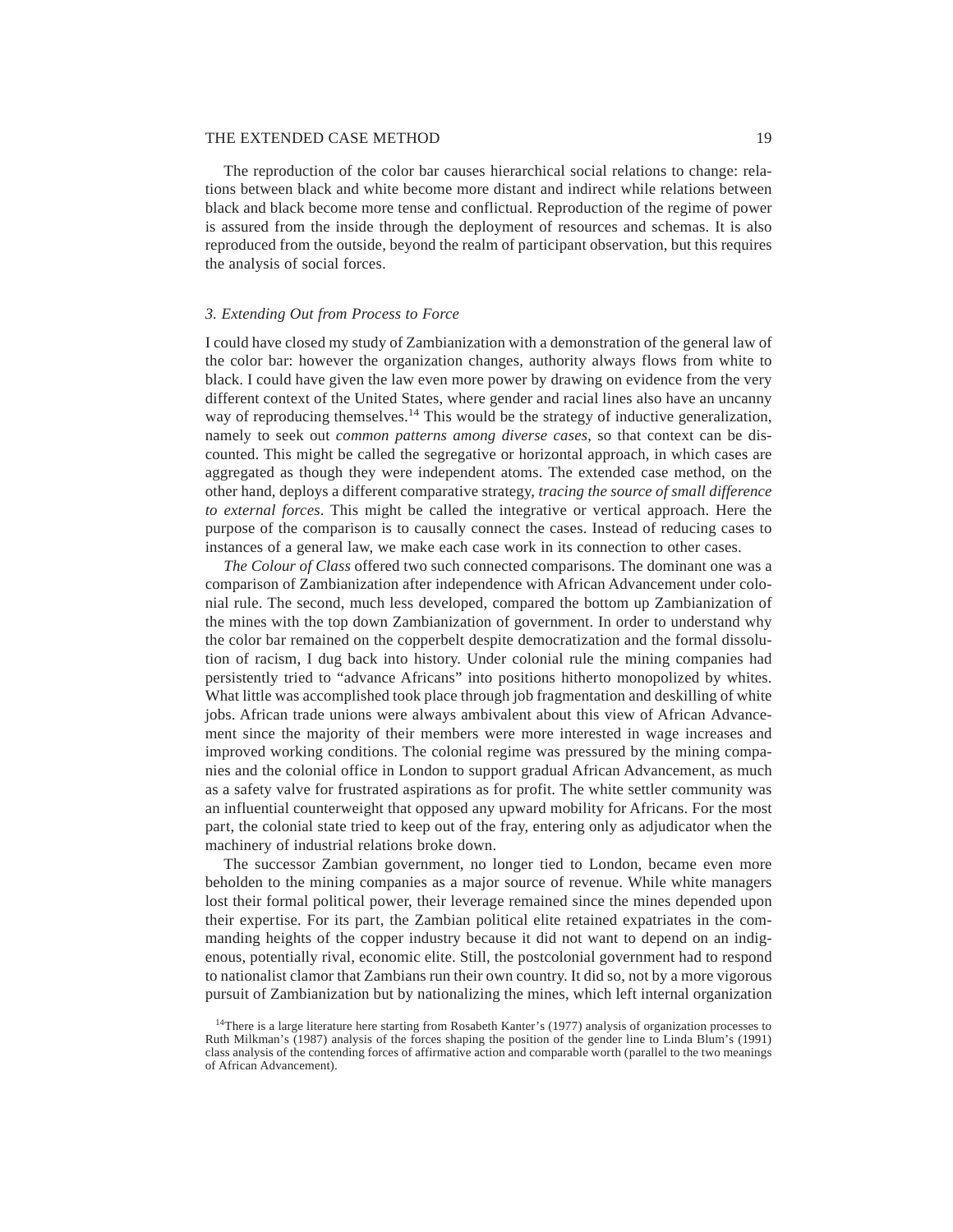untouched. Zambianization from above in the capital propelled Zambianization from below on the copperbelt.

Far from being independent, the two cases inversely determine each other. The roots of color bar persistence on the copperbelt lie in its erosion within government. This is the principle of structuration—locating social processes at the site of research in a relation of mutual determination with an external field of social forces. But can we go further and ask whether these extralocal forces exhibit a processual character of their own? Do they have a certain "systematicity" that tends to reproduce itself? Once more we can only proceed to such questions with the aid of theory, in this case Marxist theory. *The Colour of Class* partook in a debate about the capitalist state, arguing that the postcolonial state preserved the overall class structure not because it was an *instrument* of capital but because it was *institutionally autonomous from but dependent upon* capital. Here was an emergent understanding of the structuring of class forces—a tendency for them to be reproduced domestically on the basis of a national regime of power.

I could have extended the principle of structuration by regarding the arrangement of state and classes *within Zambia as a structured process* nested in an external constellation of *international forces*. Instead I stopped at the national level and looked upon "international forces" not as constraints but as resources mobilized by the ruling elite to legitimate its domination. The new African elite focused on forces beyond national control—terms of trade, price of copper, Western experts, transnational corporations—in order to obscure the class character of postcolonialism. The African governing class deployed "neocolonialism" in their own version of the extended case method, denying their own class power by claiming impotence before external forces. This perspective of the new elites found its representative within academic discourse as underdevelopment theory, popularized by Paul Baran and then Gundar Frank. Later it would be challenged by comparative studies that focused on the capacity of the state to engineer "dependent development" within a changing world economy. The debate continues today with the emphatic rejection of the entire "developmentalist" project as destructive of third world countries (Escobar 1995).

However, my interest at the time lay in confronting "neocolonialism" and underdevelopment theory with class analysis, which confined both the local and the extralocal to national boundaries. Looking back now I underestimated the importance of international forces. Zambia's dependence on a single commodity, copper, whose price has continued to fall on world markets, brought it under the spell of the IMF and its structural adjustment programs. Twenty-five years after nationalizing the copper mines, the Zambian government is now trying to sell them off, to reprivatize them. They have brought back expatriate managers to make the mines more attractive to foreign investors. The Zambian economy is being recolonized at the behest of its own African government.

# *4. Extending Theory*

Our first three "extensions"—intervention, process, and structuration—all call for prior theory. But our stance toward theory is kamikaze. In our fieldwork we do not look for confirmations but for theory's refutations. We need first the courage of our convictions, then the courage to challenge our convictions, and finally the imagination to sustain our courage with theoretical reconstruction. If these reconstructions come at too great a cost we may have to abandon our theory altogether and start afresh with a new, interesting theory for which our case is once more an anomaly.

I was not methodologically self-conscious about theory extension in *The Colour of Class*, but the strategy pervaded the monograph. The very concept of succession was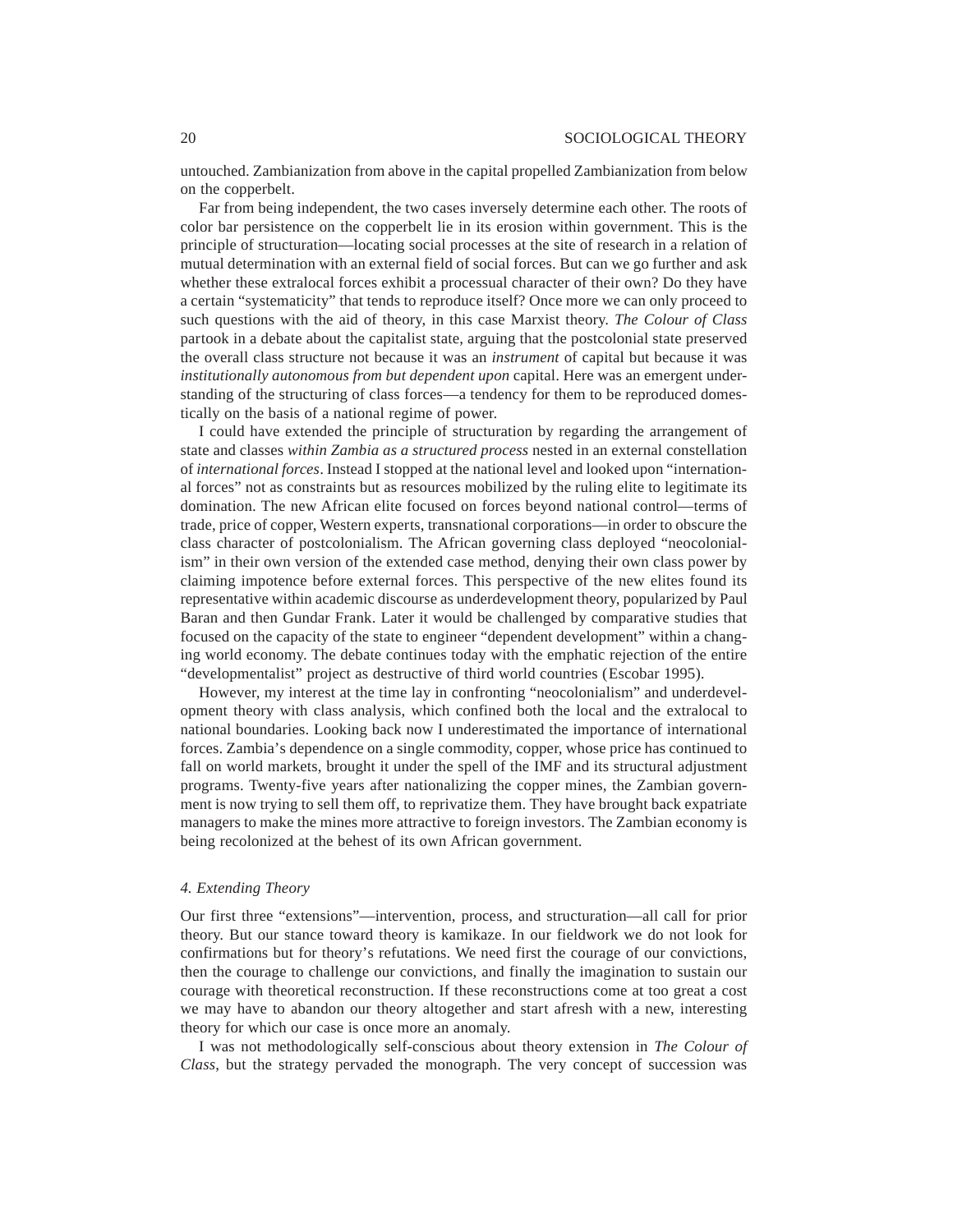drawn from Alvin Gouldner's (1954) case study of the organizational reverberations of a managerial succession.<sup>15</sup> But where his was a "natural succession," Zambianization was a case of "forced succession," imposed from above and resisted from below. The Zambian successor had to contend with suspicion from his subordinates, resistance or indifference from his supervisor, as well as his own doubts about his abilities.

Theorization of social process was extended to theorization of the broader social forces. First, I *deconstructed* the government's Zambianization report. Hidden behind its data lay the real processes of forced succession under the color bar principle. Contrary to the implications of the report, expatriates were as firmly in control of the industry as ever. On the other hand, I drew back from the "neocolonial" thesis that blamed Zambia's continued backwardness on a conspiracy of international forces.Again the point was not that the claims were wrong—obviously Zambia was held in the vice of multinationals and international trade but rather that their partiality obscured the class interests of the new ruling elite.

I was more forthright in *rejecting* theories that attributed underdevelopment to the cultural backwardness of Zambian workers or, as was more common, to their anomic and undisciplined industrial behavior. Robert Bates (1971), for example, claimed that the postindependence Zambian government had failed to control the mineworkers. However, careful examination of his and other data on productivity, absenteeism, turnover, disciplinary cases, and strikes provided no basis for his claims. He had simply adopted management's and government's class ideology of the "lazy Zambian worker," blaming workers for the inefficiencies and conflicts whose sources lay elsewhere, such as in the continuing color bar (Burawoy 1972b).

Frantz Fanon's ([1952] 1968a, [1961] 1968b) theory of the "postcolonial revolution" guided my analysis. Although I was not as explicit in my *reconstruction* as I would be now, I sought to extend his theory to Zambia, a colony without a peasant-based national liberation struggle. My analysis of the multinationals, mineworkers, Zambian managers, and expatriates paralleled his dissection of the class interests of the national bourgeoisie, intellectuals, and the peasantry. I turned the government's claims of worker indiscipline, indolence, and anomie against the new ruling elite itself, whose extravagance and selfindulgence emanated from rapid upward mobility. As to the mineworkers themselves, they were the prototype of Fanon's labor aristocracy. They pursued their narrow economic interests, showed little concern for the color bar, and saw nationalization of the mines as a government ruse to impose harsher discipline. *The Colour of Class* did more than recast Fanon's class categories, it set the class map in motion by connecting the macroforces, propelling the movement from African Advancement to Zambianization, to the microprocesses of succession.

Theory is essential to each dimension of the extended case method. It guides interventions, it constitutes situated knowledges into social processes, and it locates those social processes in their wider context of determination. Moreover, theory is not something stored up in the academy but itself becomes an intervention into the world it seeks to comprehend. Indeed, *The Colour of Class* became its own self-refuting prophecy. My man in the ministry, then the media, and finally the mining companies all set out to change the world I had described. They sought to overturn the new governing elite's interest in reproducing the color bar on the copperbelt.

<sup>&</sup>lt;sup>15</sup>Starting from tensions within Weber's analysis of bureaucracy and refusing Weber's monolithic characterization, Gouldner develops three types of bureaucracy—mock, representative, and punishment centered. In so doing Gouldner brackets the context of his gypsum plant and misses the historical specificity of his ideal types. The extended case method would have tried to locate the plant in its political, economic, and geographical context (Burawoy 1982).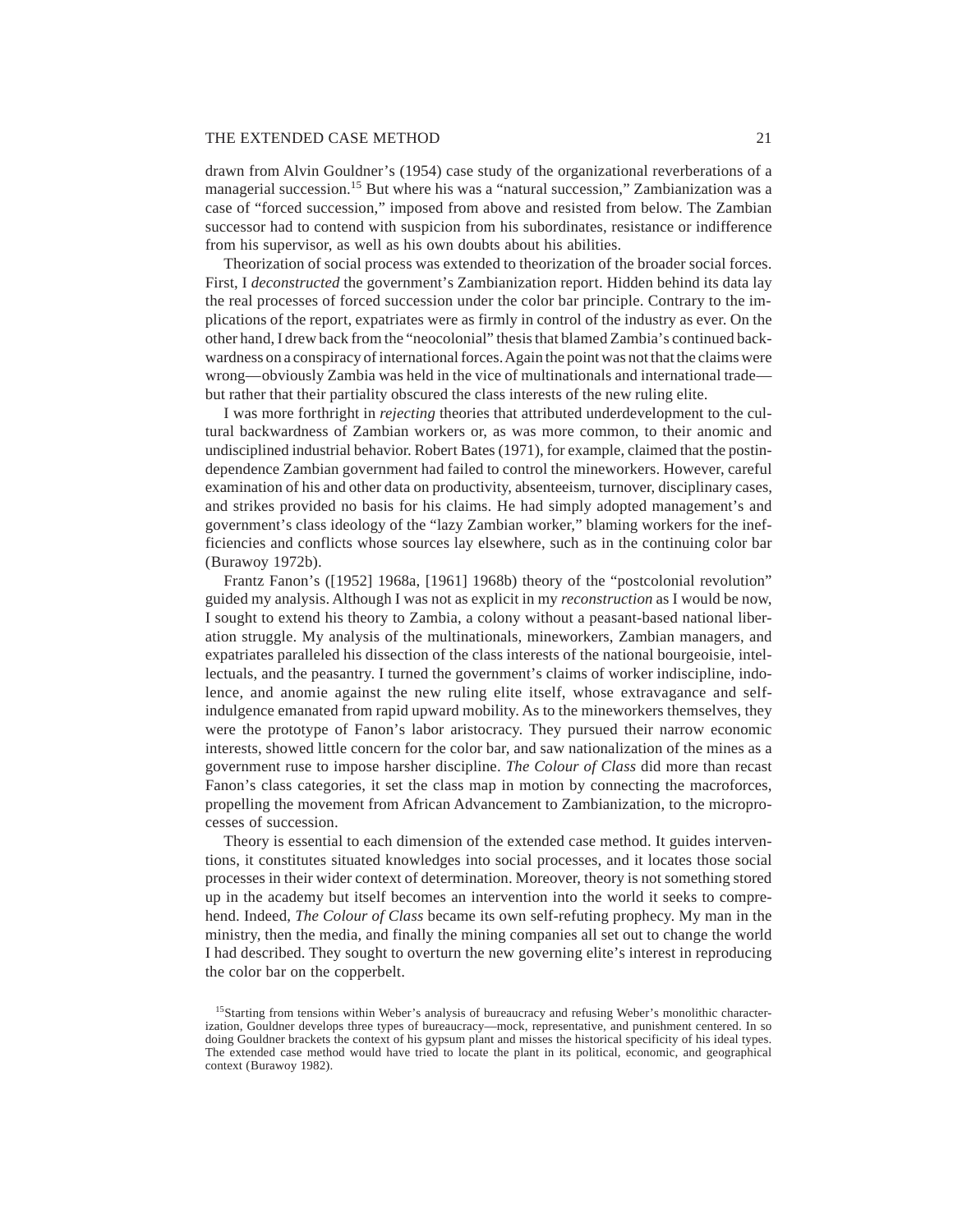This refutation, like any other, is not cause for theoretical dejection but an opportunity for theoretical expansion. The forces revealed in my publication efforts corroborated the view of the mining companies as flexibly adapting to government initiatives. Yet they also showed that the government did not always turn a blind eye to the continuation of the color bar, that the interests of the postcolonial state were not as homogeneous as I presented them, and that social forces are the contingent outcome of social processes. In the positive mode social science stands back and observes the world it studies, whereas in the reflexive mode social theory intervenes in the world it seeks to grasp, destabilizing its own analysis.

# V. THE EFFECTS OF POWER

In defending reflexive science and the extended case method, I am not laying claim to any panacea. Just as there is an insurmountable hiatus between survey research and the positive model it seeks to emulate, so a similar hiatus separates the extended case method and the principles of reflexive science. Whereas the first hiatus is the result of *context effects*, the second is due to the *effects of power*. Intervention, process, structuration, and reconstruction are threatened by domination, silencing, objectification, and normalization. However, the self-limitations of reflexive principles due to the ubiquity of power are no more reason to abandon the extended case method than context effects are reason to abandon survey research. The goal is to examine those limitations in order to take them into account and perhaps even reduce them.

### *1. Domination*

The intervening social scientist cannot avoid domination, both dominating and being dominated. Entry is often a prolonged and surreptitious power struggle between the intrusive outsider and the resisting insider.<sup>16</sup> As I hunted through their records and participated in high level negotiations I deceived the mining companies as to my true purpose. To penetrate the shields of the powerful the social scientist has to be lucky and/or devious; the powerless are more vulnerable. But even they have their defenses. Thus, in making my way to the other side of the color bar, I had to use the pretext of a survey to make contact with Zambian personnel officers and enlist the help of Zambian students to discover the views of unskilled and semiskilled workers. But this introduced another layer of power within the research team—my whiteness, with all its resources, and their blackness. The students worked underground, in the smelter, tracklaying while I conducted interviews on surface. There was no doubt that I was the "bwana" [boss], and they worked to rule, delivering field notes but holding back their views. I was replicating the color bar within the research team.

Nor do domination and resistance miraculously evaporate on entering the field. The intervening social scientist faces two interrelated moments of domination, first as participant and second as observer. As *participants* in sites invested with hierarchies, competing ideologies, and struggles over resources, we are trapped in networks of power. On whomever's side we are, managers or workers, white or black, men or women, we are automatically implicated in relations of domination. As *observers*, no matter how we like to deceive

<sup>&</sup>lt;sup>16</sup>James Clifford's (1988: chapter 2) study of French anthropologist, Marcel Griaule, highlights the strategies of power, the panoptic techniques of surveillance that the outsider uses in documenting the recalcitrant colonized. Ethnography depends on an unabashed power struggle between observer and participant. Clifford contrasts this with Griaule's subsequent initiation into Dogon life by one of its chiefs. He becomes the interpreter of "authentic" Dogon culture, an ambassador who would defend their interests in a colonial world. From willful resister and liar the informant becomes colleague and teacher. But in neither case is there joint symmetrical construction of an ethnographic portrait. Power suffuses both dramaturgies.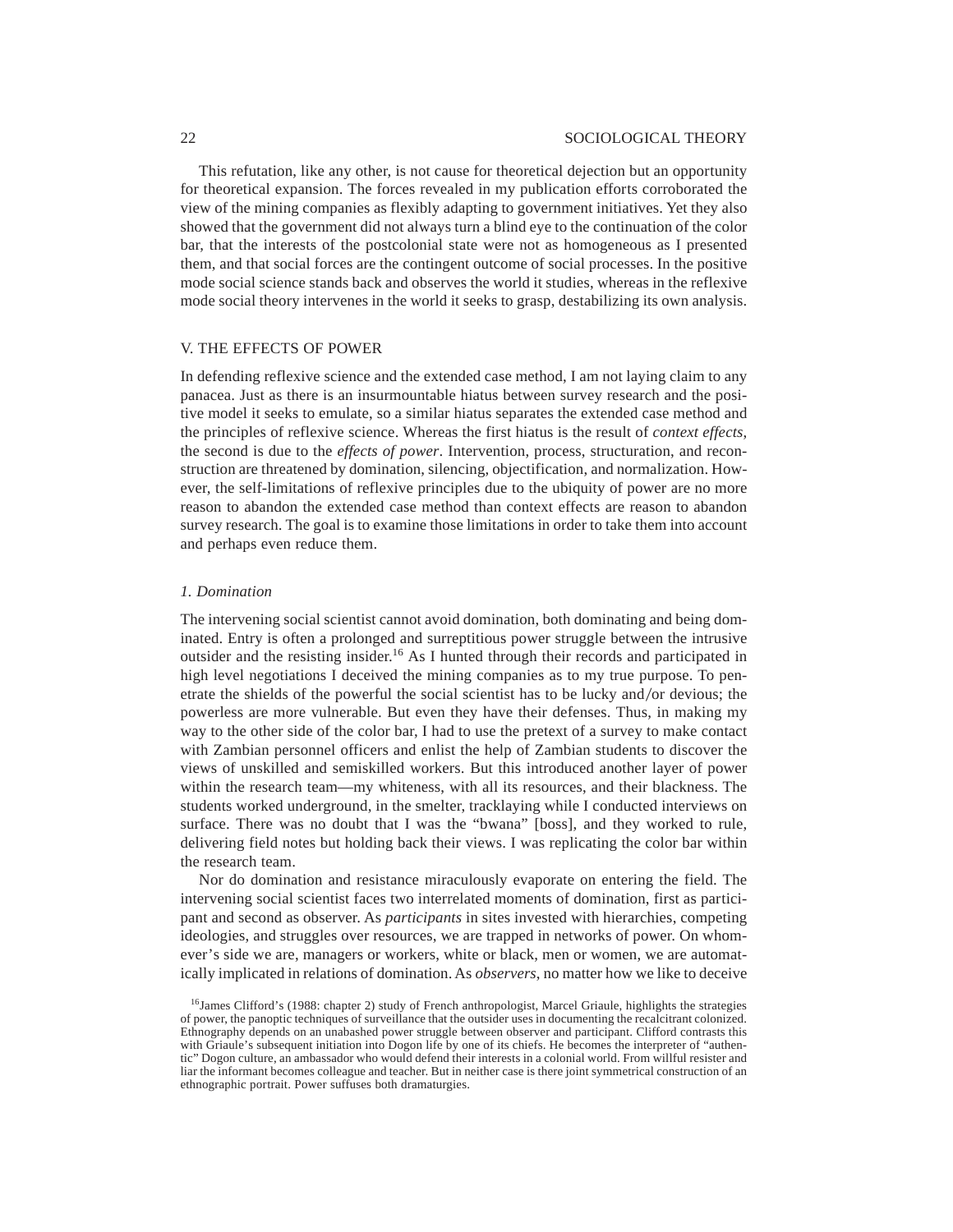ourselves, we are on "our own side," always there for ulterior reasons (Gouldner 1968). Our mission may be noble—broadening social movements, promoting social justice, challenging the horizons of everyday life—but there is no escaping the elementary divergence between intellectuals, no matter how organic, and the interests of their declared constituency. In short, relations of domination may not be as blatant as they were in the raw racial and class order of the Zambian copperbelt, but they are nevertheless always there to render our knowledge partial.

#### *2. Silencing*

This brings up the second face of power—silencing. Ruling ideology presents the interests of the dominant class as the interests of all. The nationalist rhetoric of the Zambianization report concealed diverse class and racial interests. How does one disclose this underlying configuration of interests? As participant observers in various workplaces on and off the mines, we registered the discordant voices of workers, expatriates, and Zambian successors. This is the meat and potato of fieldwork. As I compiled our extended observations made in different situations into a social process—the process of Zambianization understood as forced succession—so these voices were reduced to, congealed into interests. I was able to disclose the specific and conflictual interests that stood behind the rhetoric of nationalism. But this new crystallization of interests inevitably excluded, marginalized, and distorted other voices.

Thus, if I had been truer to the earlier Fanon of *Black Skin, White Masks* rather than the later *The Wretched of the Earth*, I might have explored the formation of colonial subjectivities, especially the Zambian successor, who is the prototype of Fanon's "colonial Negro," caught up in a white world that rejects "him" as a racial inferior. If my own color had not prevented it, I could have examined the way the colonial and postcolonial regimes induce pathologies that incapacitate the successor and thereby reproduce the Manichean world of white and black, turning African against African. Since silencing is inevitable, we must be on the lookout for repressed or new voices to dislodge and challenge our artificially frozen configurations, and be ready to reframe our theories to include new voices but without dissolving into a babble.

### *3. Objectification*

In the extended case method, the second extension from voices in social situations to interests in social processes is followed by a third extension from interests in social processes to the forces of social structure. Structuration involves locating social processes in the context of their external determination. Thus, Zambianization followed the color bar, despite being antithetical to nationalist ideology, because of the balance of external forces, which appear all-determining. Objectification, that is hypostatizing social forces as external and natural, is an inherent danger of this approach. There are simply limits to the temporal and spatial reach of participant observation, beyond which we substitute forces for processes.

Objectification is more than a methodological device, however; it also reflects the very real power exercised by political, economic, and cultural systems over lifeworlds (Habermas 1987). But their power should not be exaggerated. First, forces are always the hypostatized effects of concealed processes; that is, each system depends upon the shifting processes of its own internal lifeworld. Second, lifeworlds—both those we observe directly and those we reduce to forces—are themselves traversed by power, generating needs that escape into the social sphere. Around such discursive need formation congeal social movements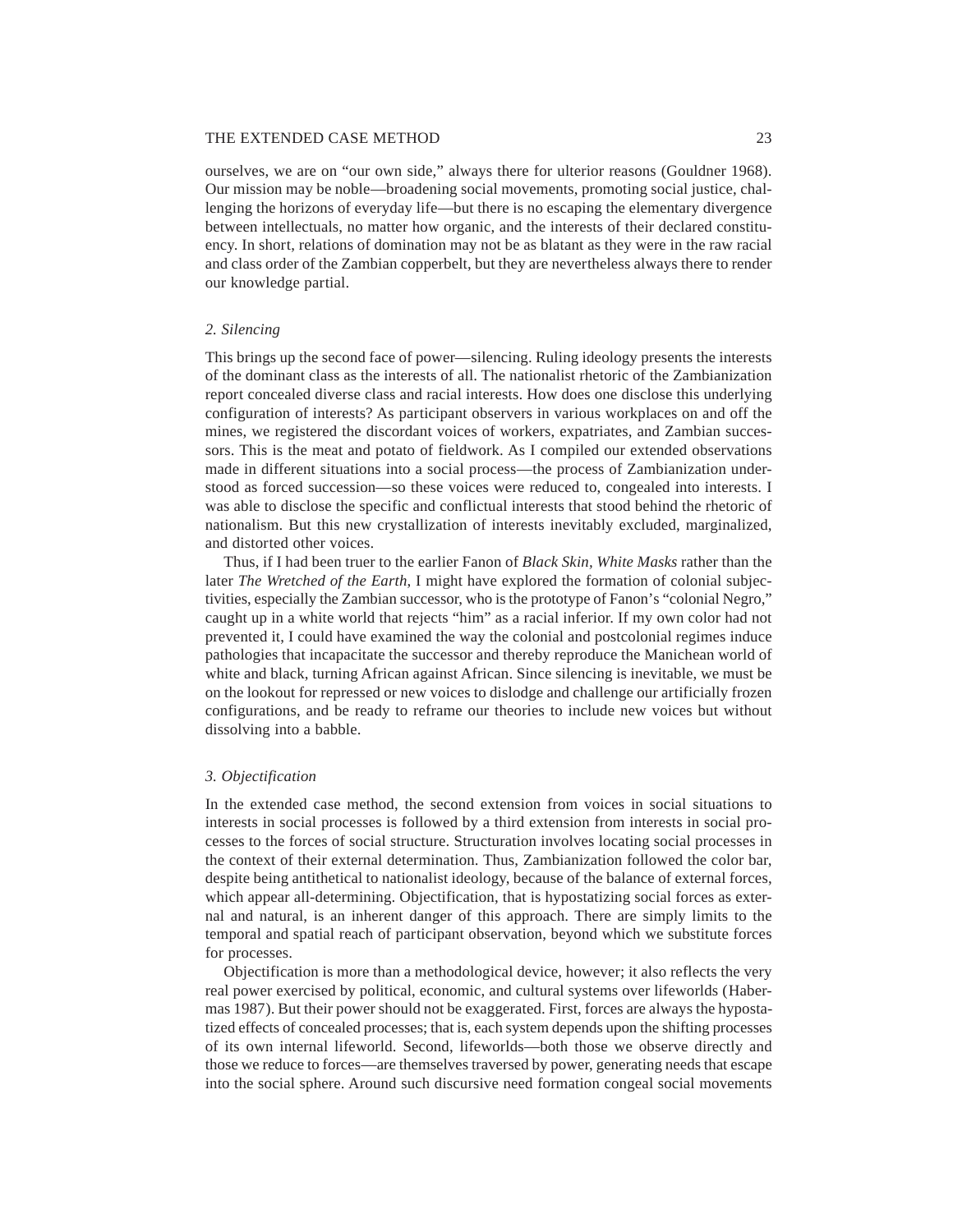that can dislodge systemic forces (Fraser 1989). Finally, systemic forces contain their own contradictions, which burst forth unexpectedly as when my man in the ministry encouraged a public attack on the mining industry's conduct of Zambianization. Even as we embrace objectification, we should be always prepared for subterranean processes to erupt and break up the field of forces.

# *4. Normalization*

Finally, reconstructing theory is itself a coercive process of double fitting. On the one side, complex situations are tailored to fit a theory. The field site is reduced to a case, albeit one that is anomalous vis-à-vis theory. On the other side, theory is then tailored to the case, recomposed to digest the anomaly. This mutual fashioning creates an apparatus for reducing the world to categories that can be investigated, sites that can be evaluated, people that can be controlled.<sup>17</sup>

In order to assimilate Zambianization to a form of managerial succession, I expanded Gouldner's theory by introducing the distinction between natural and forced succession. Usual attrition leads to "natural" succession but Zambianization was a forced succession. In normalizing what was in effect a transfer of control I played straight into the hands of the mining companies. Racial succession gave them the conceptual arsenal to discipline their own managers. In his review of my book, Ben Magubane (1974: 598) picked up on this normalizing effect of "succession" which overlooked the "intense but silent class struggle of decolonization," the fact that Zambia was being held to ransom by expatriates.

Magubane overlooked the other side of my analysis, the application of Fanon's theory of decolonization to the Zambian case, the extension beyond the microdynamics of Zambianization to the class forces upholding the color bar. But here, too, normalization was at work. It was astonishing to see how a refashioning of Fanon's theory of postcolonialism could be harnessed politically by the very forces it condemned. Yet one should not be entirely surprised, given Marxism's history as a tool of despotism.

There are formal features of Fanon's analysis of colonialism, however, that do lend themselves to adoption by multinational capital. He presumes, for example, the destruction of precolonial cultures and thus the fragility of "local" or subjugated knowledges (Lazarus 1993). I, too, gave scant attention to cultural contestation that drew sustenance from beneath colonial regimes of power, modes of resistance discovered and celebrated by subaltern and postcolonial studies. Challenging or tempering normalization would have required embedding the analysis in perspectives from below, taking their categories more seriously, and, in short, working more closely with those whose interests the study purported to serve.<sup>18</sup>

These four power effects only add grist to the mill of postmodern critics. If context effects demonstrate the impossibility of science, power effects show how dangerous and self-defeating it is. But abandoning science altogether leaves power unaffected and the hegemony of positive science untouched. Postmodernism's dismissal of all science ignores the pivotal distinction between positive and reflexive models.19 A self-critical positive science concentrates on context effects but thereby obscures the functioning of power. Constructing "detachment" and "distance" depends upon unproblematized relations of power. A self-critical reflexive science, on the other hand, takes context for granted, but

<sup>&</sup>lt;sup>17</sup>The colonial encounter provides especially vivid examples of this close link between knowledge and power. See, for example, Mitchell (1988) and Stoler (1995).

<sup>&</sup>lt;sup>18</sup>See, for example, Alain Touraine's "action sociology," which insists on social scientists working together with participants in a social movement (Touraine 1983, 1988).

 $19$ For a nuanced survey and evaluation of different approaches to "qualitative methods" which inclines toward postmodern approaches but without being dogmatic, see Denzin and Lincoln (1994).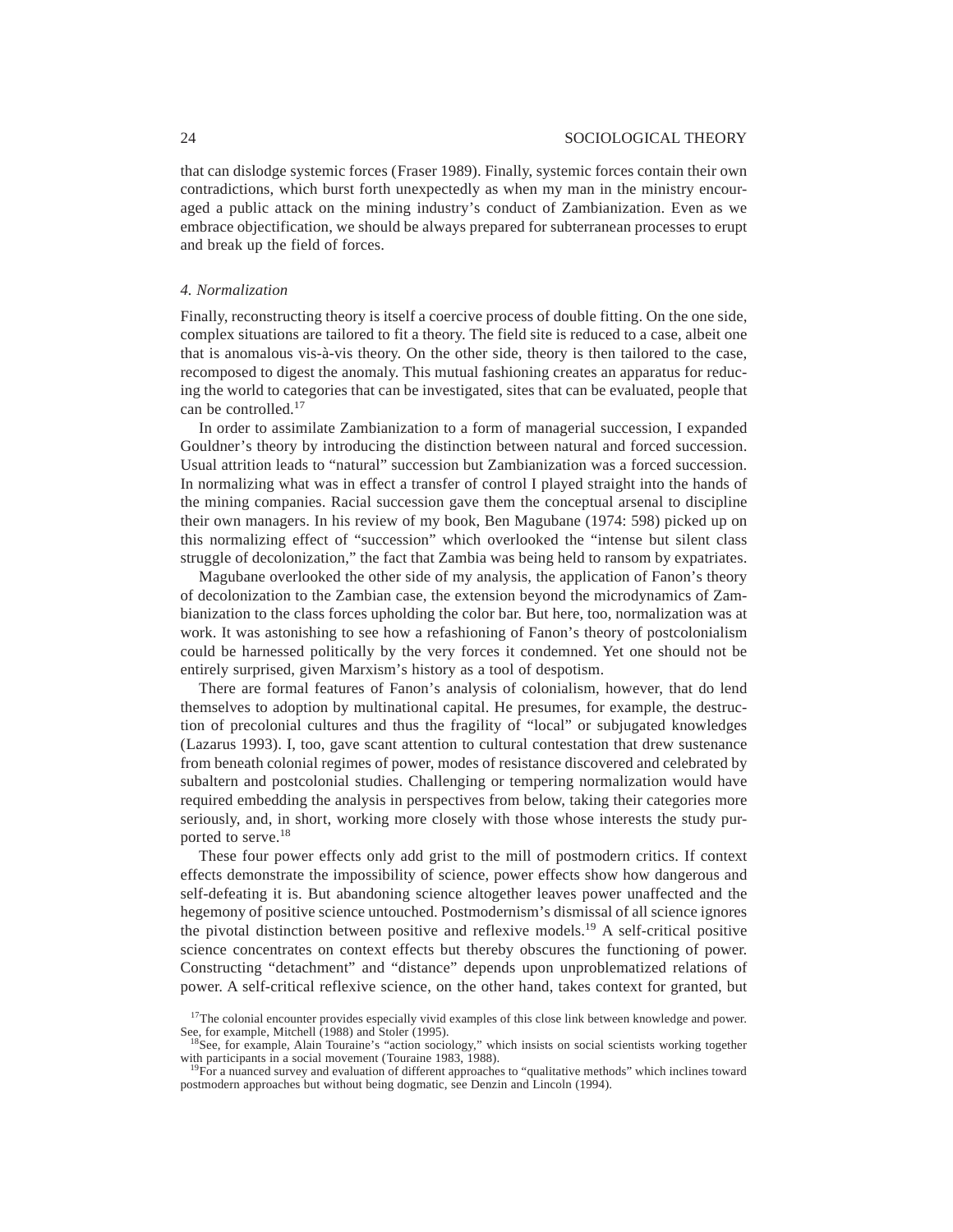displays the effects of power so that they can be better understood and contained. The limits of reflexive science lay the basis for a critical theory of society, by displaying the limits of human freedom.

# VI. THE IMPLICATIONS OF TWO MODELS OF SCIENCE

Methodological thinking can bring more than Weber claims, more than reflective understanding of already proven practice. In codifying positive science, we subject it to immanent critique, highlighting the gap between principles and practice. This directs our attention not only to the possibilities of improving positive methods but also to formulating an alternative conception of science. Table I summarizes my argument, describing the two models of science and corresponding methods, and in each case points to the gap between model and method. There is a circularity between the models: each takes as its own basis the limits of the other. Positive science is limited by "context" which supplies the foundation of reflexive science, while reflexive science is limited by "power," the hidden premise of positive science. Knowing the liabilities of each model-method we can work toward their containment. If we accept this framework then we have to confront a new set of questions and implications to which I must at least allude.

# *Technique, Method and Model*

What is the relationship between techniques of data gathering and model-methods? Does participant observation, that is the study of others in their space and time, have to follow the extended case method and reflexive science? Does the interview, that is the study of others in the interviewee's space and time, have to follow survey research and a positive model of science? In each case the answer is obviously no. The techniques of participant observation and interviewing can be conducted according to either reflexive or positive methods, as presented in Table II below.

Participant observation, conducted according to positive principles, becomes *grounded theory*, which brackets involvement as bias and concentrates on deriving decontextualized generalizations from systematic analysis of data (Glaser and Strauss 1967; Strauss 1987; Becker 1958; Becker et al. 1961; Gans 1968). Here theory is the result and not the precondition of research. Social scientists are outsiders and ethnographers are outsiders within, strangers whose objectivity is vouchsafed by distance. Nonparticipant observation is preferred over participant observation. In other words, *reactivity* is proscribed. To achieve *reliability* ethnographers gather and analyze their data in a systematic fashion. Coding and recoding field notes into emergent categories provides the prism for further observation. *Replication* enters as a call for clarity in how categories are derived from data and is less concerned with the replicability of data collection. It creates pressures to suspend context so as to make cases comparable. Finally, to establish the *representativeness* of their results, ethnographers should maximize variation within the field through constant comparison, searching for extreme cases in what is called "theoretical" sampling.<sup>20</sup>

<sup>20</sup>Elsewhere I have elaborated the distinction between the extended case method and grounded theory (Burawoy et al. 1991: chapter 13). A contemporary exemplar of grounded theory is Martín Sánchez Jankowski's (1991) *Islands in the Street*—a ten-year study of 37 urban gangs in three metropolises. It is a remarkable, sustained commitment to positivism. First, he constitutes himself as ethnographer and outsider. He tries to minimize his own involvement, although this could never be complete, if he was to survive. Second, in seeking general claims across the three cities about gang organization, business activities, patterns of violence, as well as relations to community, to the criminal justice system, local politicians, and to the media, he has to standardize his evidence and his categories, leading to thin rather than thick description, correlations rather than processes. Third, in making the cases comparable he brackets the geographical and historical context—both the importance of the specific urban context and changes during the ten-year period of the study. He homogenizes space and time. Fourth, in building up his theory from the "ground" he systematically codes and classifies all the evidence. He tends to reject (or sometimes endorse) other theories but rarely enters into sustained dialogue with them.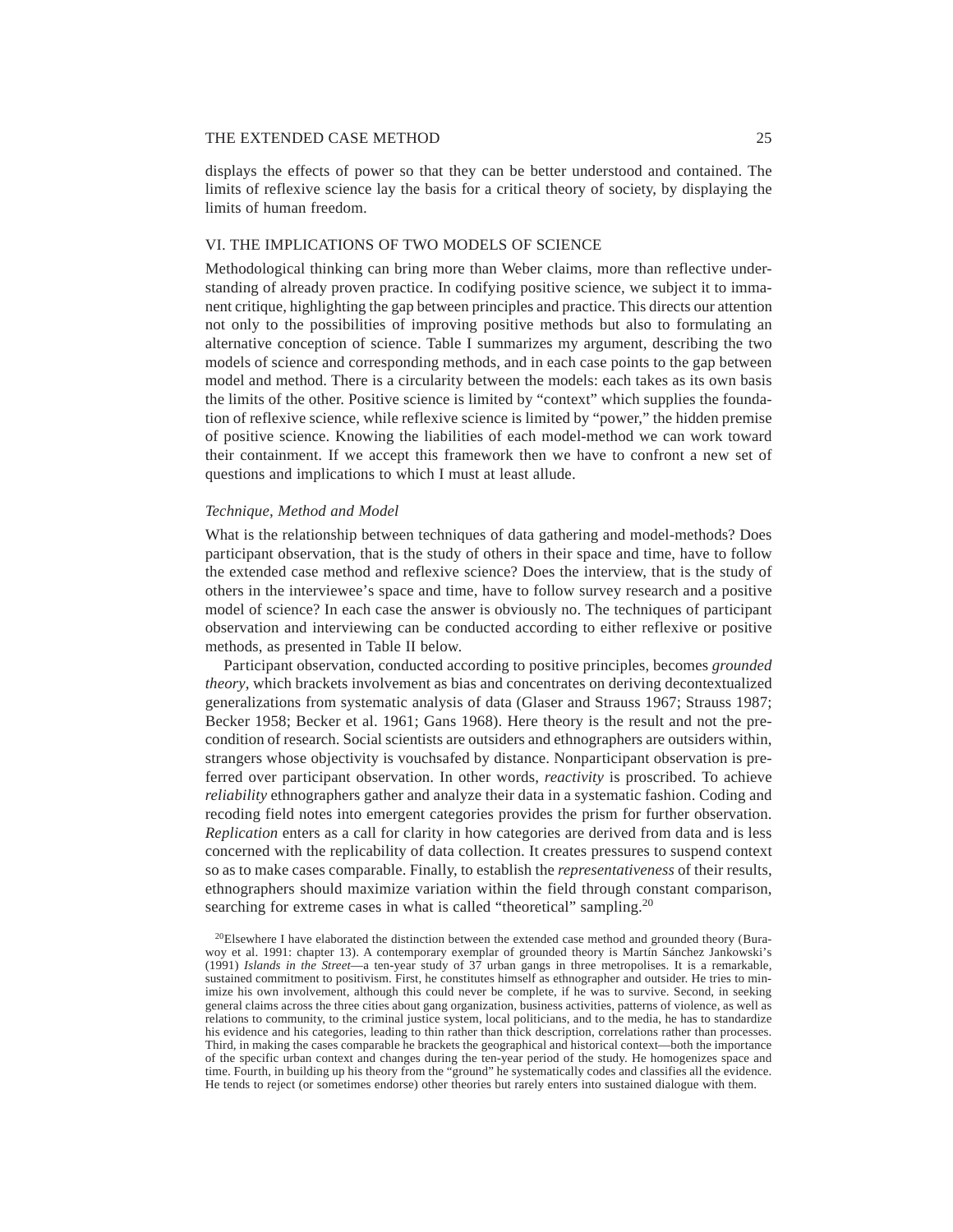| POSITIVE SCIENCE       |                                    |                           | <b>REFLEXIVE SCIENCE</b> |                                                  |                  |
|------------------------|------------------------------------|---------------------------|--------------------------|--------------------------------------------------|------------------|
| Positive<br>Principles | <b>Survey Research Method</b>      | Context<br><b>Effects</b> | Reflexive<br>Principles  | <b>Extended Case Method</b>                      | Power<br>Effects |
| Reactivity             | Stimulus/Response                  | Interview                 | Intervention             | Extension of Observer to<br>Participant          | Domination       |
| Reliability            | Standardization                    | Respondent                | Process                  | Extension of Observations<br>over Time and Space | Silencing        |
| Replicability          | <b>Stabilization of Conditions</b> | Field                     | Structuration            | Extension from Process to<br>Force               | Objectification  |
| Representativeness     | Sample to Population               | Situation                 | Reconstruction           | <b>Extension of Theory</b>                       | Normalization    |

Table I. The Gap Between Principles and Practice of Science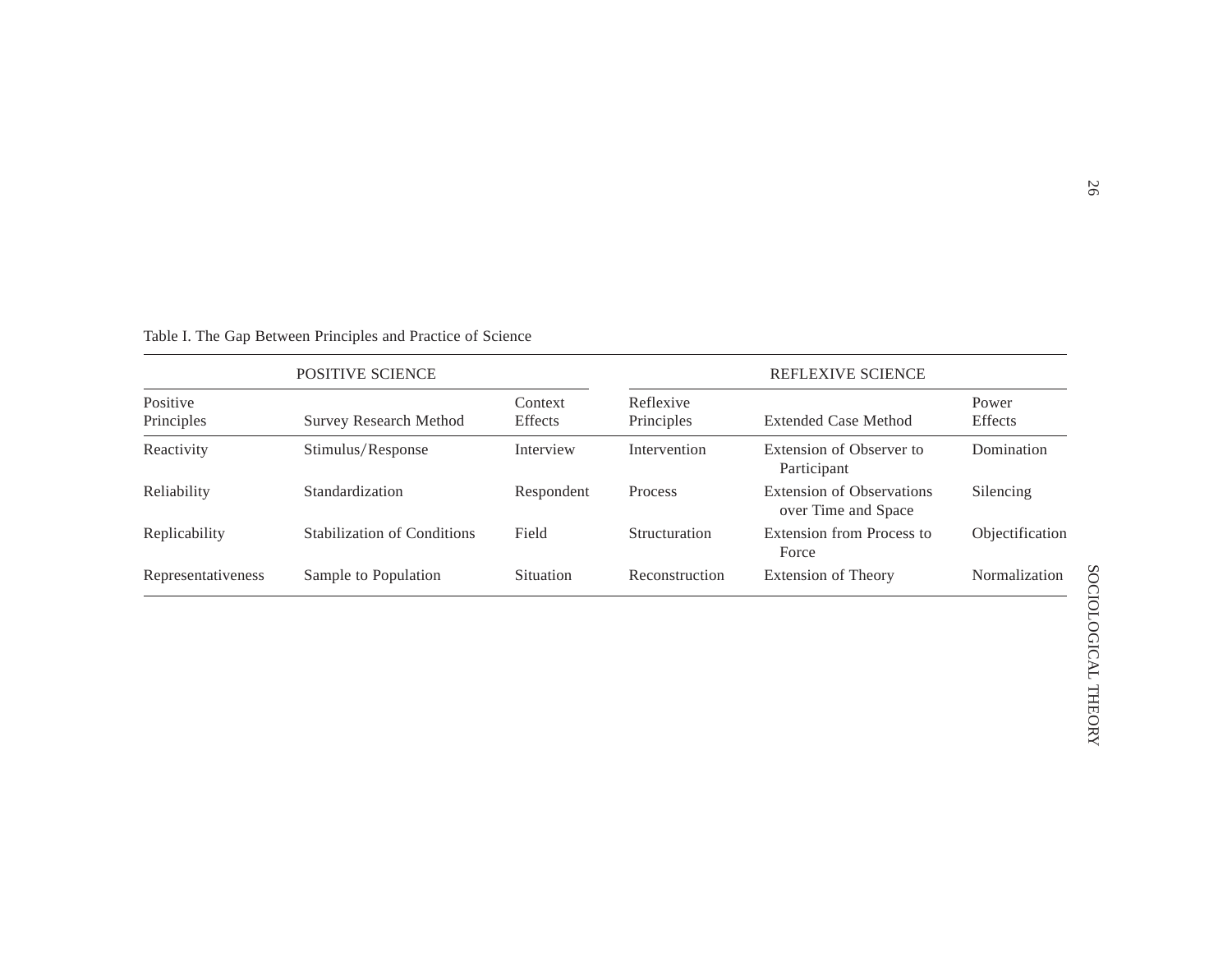|                                      | Models of Science                  |                                                  |  |
|--------------------------------------|------------------------------------|--------------------------------------------------|--|
| Techniques of Research               | Positive                           | Reflexive                                        |  |
| Interview<br>Participant Observation | Survey Research<br>Grounded Theory | Clinical Research<br><b>Extended Case Method</b> |  |

# Table II. Four Methods of Social Science

Just as participant observation can follow positive principles, interviews can follow the precepts of reflexive science, in what I call the *clinical method*. The psychoanalytic variant is a prototype, especially when the analyst is seen as reflexive anthropologist (Chodorow, forthcoming). The relation between analyst and analysand is dialogic and *interventionist*. Each reconstitutes the other. Second, the analyst tries to recover and work through situationally specific experiences via dream analysis and free association. *Process* is the leitmotif of psychoanalysis. The third element of *structuration*, that is locating psychological processes in their wider social context, may not always be present. But here Fanon is an exemplar. His brilliant essays on colonialism, which derive from clinical work in Algeria, demonstrate the interdependence of psychic processes and economic, political, social, and cultural contexts. Finally, the analyst works with a prior body of theory that is continually evolving through attention to concrete cases. Theory is *reconstructed*. <sup>21</sup> The clinical interview not only instantiates the principles of reflexive science but thematizes its limitations: domination of analyst over analysand, silencing of the past, objectification of personality structures, while the theory itself is heavy on normalizing.

#### *Extending to Historical Research*

Can this binary view of science be extended to *techniques* other than interviewing and participant observation? What does it mean to extend reflexive science to historical research? This is no place to offer an extensive treatment, but let me illustrate with the comparison of Skocpol's and Trotsky's approaches to the study of classical revolutions (Burawoy 1989). They are both concerned with a comparison of successful and failed revolutions. Beyond that their approaches are diametrically opposed—the one following positive principles and the other reflexive principles. Where Skocpol situates herself outside history to discover the necessary conditions of revolution, Trotsky stands at the center of history to reconstruct Marx's theory of revolution. Where Skocpol standardizes revolutions in order to discover the three universal factors that make for their success, Trotsky makes every revolution distinct in revealing its defining social processes. Where Skocpol develops a single explanation of revolution that spans three centuries as though historical time were of no importance, Trotsky shows how the movement of world history—combined and uneven development of capitalism on a world scale—sets off different processes for each revolution. In the one case detachment, factor analysis, decontextualization, and induction; in the other case intervention, process, structuration, and reconstruction. Once more we have two models of science and two methods.

Again I have chosen Skocpol and Trotsky to highlight the contrast between positive and reflexive methods. But one need go no further than Max Weber's analysis of the origins of

 $21$ Feminists have also explored this clinical or dialogical approach to interviewing. See, for example, Oakley (1981) and De Vault (1990).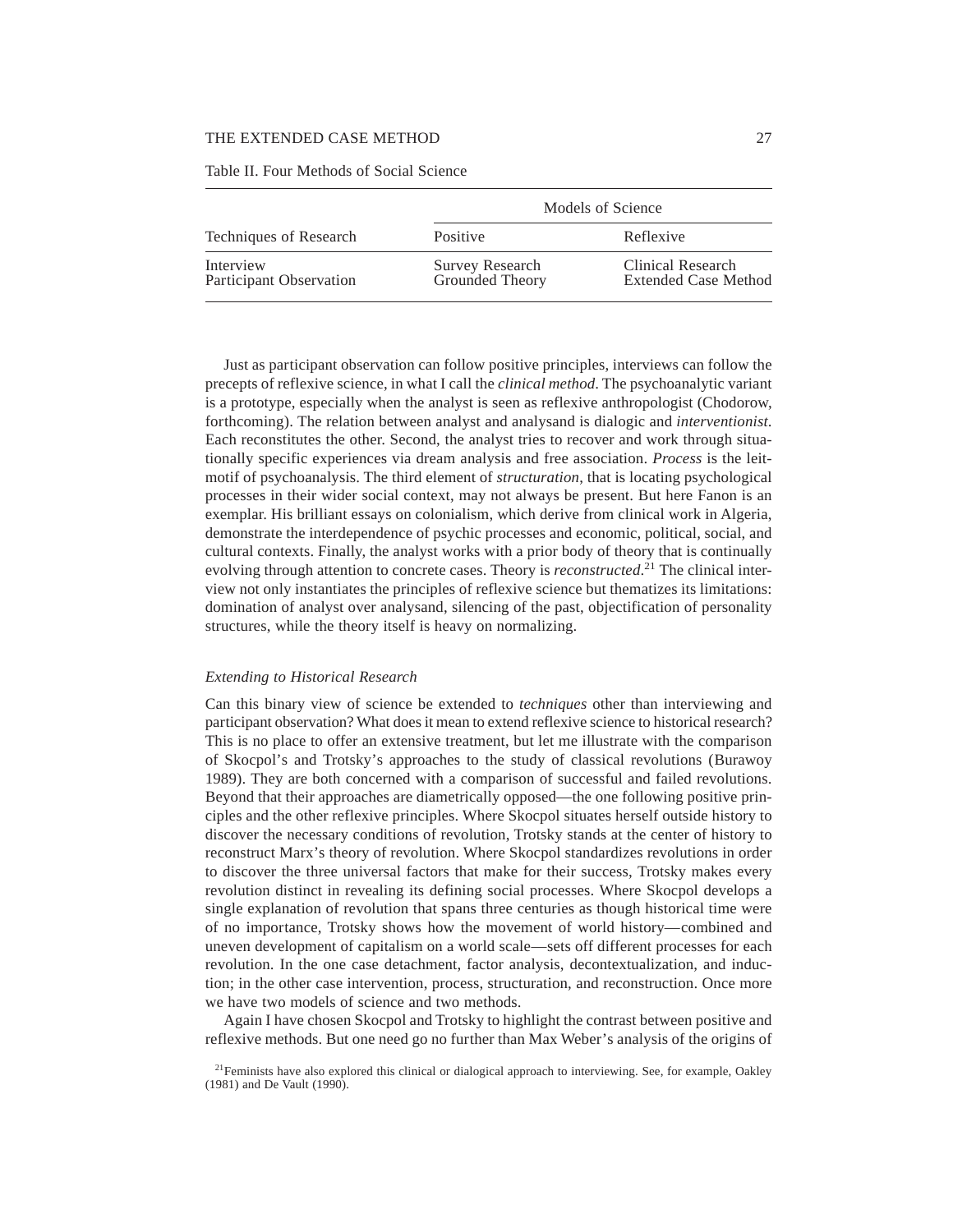capitalism for an illustration of the extended case method. In asking what it means to be a scientist in a disenchanted, rationalized world and then asking where that world came from, he is placing himself within history. Virtual participation gives him the psychological processes linking Calvinist predestination to the spirit of capitalism which he then locates within a broad array of historical forces, including the rise of a legal order, systematic accounting, and wage labor. Throughout he was engaging with and building upon materialist theories of the origins of capitalism. Of course, historians are usually less self-conscious in their methodological precepts, and their work cannot be so easily divided into one or other model of science. The purpose here, however, is to open up the imagination to different ways of doing social science rather than abandoning science altogether when the 4Rs seem out of reach.

#### *Industrial and Craft Modes of Science*

Having established two models of science we must now ask what are the criteria for each model that distinguish between "good" and "bad" science—science well executed and science badly executed. The regulatory principles of positive science—reactivity, reliability, replicability and representativeness—define a *procedural objectivity*, a *process* of gathering knowledge. We can call it an industrial mode in which *process guarantees the product*. Conception is separated from execution and engineers define each task in the division of labor so as to assure the quality of the final product. In the corresponding view of science, theory is separated from research practice, which is carried out according to predefined procedures. The prototype of the industrial mode is survey research where different tasks are parcelled out in a detailed division of labor—the researcher, the designer, the interviewer, the respondent—ordered by a bureaucratic structure. The interviewer and the respondent are subordinated to the schedule, constructed by the researcher. The purpose is to obtain as accurate a mapping of the world by delineating the procedures for gathering knowledge.

The regulatory principles of reflexive science—intervention, process, structuration, and reconstruction—rely on an *embedded objectivity*, "dwelling in" theory. Here we have a craft mode of knowledge production in which *the product governs the process*. The goal of research is not directed at establishing a definitive "truth" about an external world but at the continual improvement of existing theory. Theory and research are inextricable. The extended case method is thus a form of craft production of knowledge wherein the conceiver of research is simultaneously the executor. The individual participant observer carries out all the tasks of the research process in collaboration with her subjects. The research process is not arbitrary but it cannot be reduced to a set of uniform procedures. The weight of evaluation lies with the product, whether reconstruction pushes theory forward or merely makes it more complex, whether reconstruction leads to more parsimonious theories with greater empirical content, whether reconstruction leads to the discovery of new and surprising facts.

To put it another way, following Weber we can distinguish an objectivity based on formal rationality—what I have called procedural objectivity—from one based on substantive rationality—or what I have called embedded objectivity. We can even go so far as to say that underlying our two models of science are two different theories of action instrumental action on the one side and communicative action on the other.

The coexistence of two models of science with their own regulative principles—their own notions of what is a good and bad science, that is, their own notions of objectivity has profound consequences for evaluating any given piece of research. It means that we should be careful not to level positive criticisms at reflexive methods nor reflexive criticisms at positive methods. It is as inappropriate to demand the extended case method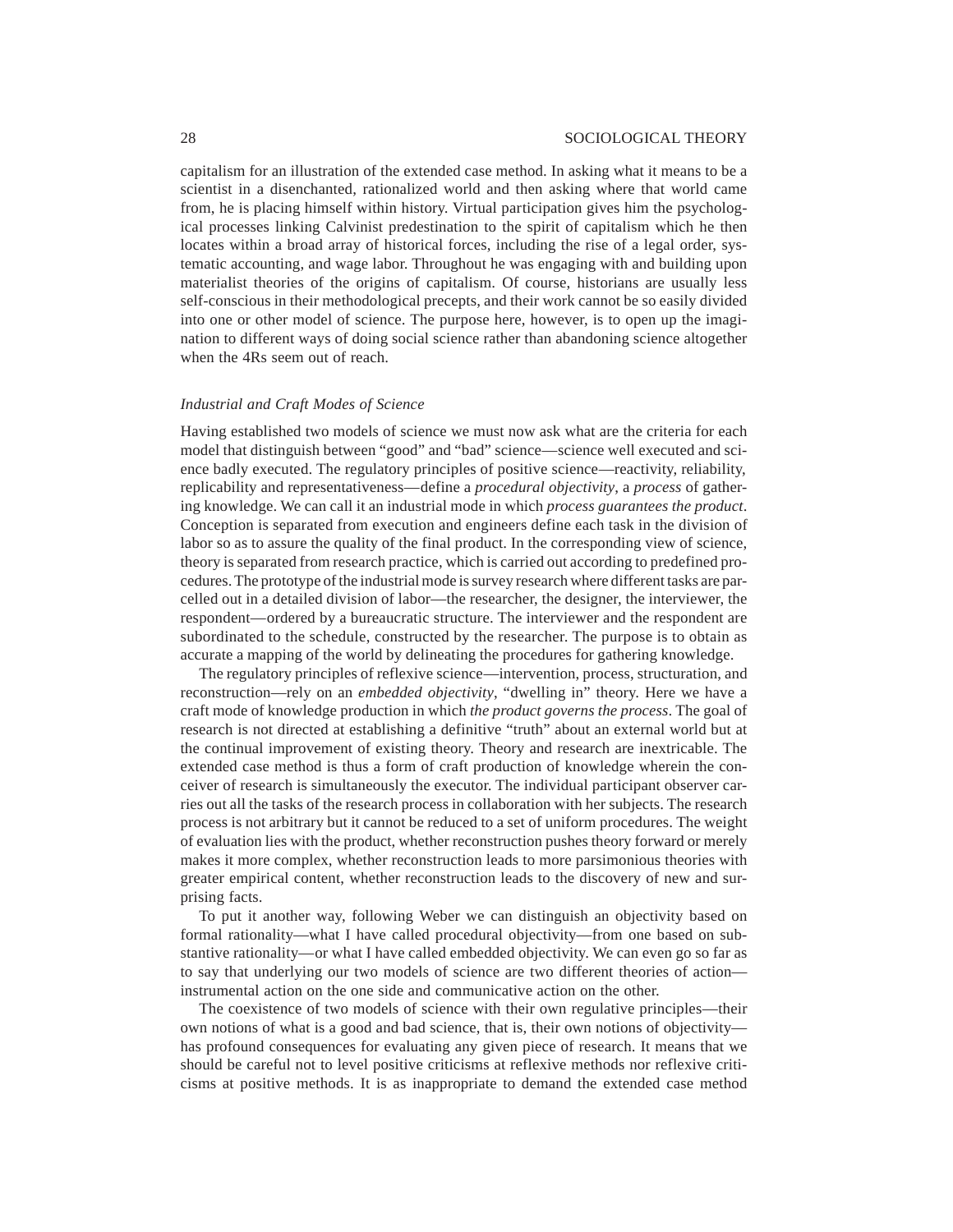follow the 4Rs as it is to impose intervention, process, structuration, and reconstruction on survey research. One cannot dismiss the extended case method because the practitioner alters the world she studies, because her data are idiosyncratic, because she extends out from the local to the extralocal, or because she only has a single case! The extended case method simply dances to another tune. Listen to the tune before evaluating the dance.

### *A Tale of Two Handmaidens*

The coexistence of two models of science has important repercussions for the way we think of methodology. Since, conventionally, there is only one model of science which, moreover, usually remains invisible, method and technique are rolled into one.<sup>22</sup> In this monocratic scheme, methodological thinking concentrates on the relative virtues of techniques. Some are ecumenical and argue that one chooses the technique or combination of techniques appropriate for the problem being investigated (Sieber 1973). Others claim that some techniques are superior to others. Thus, in the heyday of the Chicago School, participant observation of the detached, male, professional sociologist reigned over social surveys, sullied by their association with muckraking women reformers (Bulmer 1984; Fitzpatrick 1990; Deegan 1988; Gordon 1992). Only later as quantitative sociology asserted itself did survey research come to be regarded as more objective and scientific than methods based on participant observation. In the struggle for disciplinary hegemony, each technique tried to demonstrate its own superiority by calling attention to the biases of the other. The elaboration of a binary view of science, however, turns the debate away from techniques, toward the explication of methods, tied to alternative models of science.

With only one model of science, techniques may vie for a place in the sun. With two models of science, any given method may deploy a contrapuntal method as its subordinate complement. Survey research suffers from context effects that can best be studied and minimized with reflexive methods. To minimize interview, respondent, field, and situation effects, survey researchers use clinical or extended case methods. Reflexive methods become the handmaiden of positive methods.<sup>23</sup> Can positive methods also be the handmaidens of reflexive science? Here, too, the answer would seem to be affirmative. The extended case method embeds social processes in the wider array of social forces. The latter are constituted as external to the observer and therefore can be studied with positive methods. Max Weber, after all, depended on the empirical generalizations he developed in *Economy and Society* in order to undertake the extended case analysis of the rise of capitalism in *The Protestant Ethic and the Spirit of Capitalism*. In extending out from the processes of Zambianization I made use of surveys that portrayed miners as a social force, bent on protecting their privileged status as an aristocracy of labor. Just as reflexive methods can serve survey research, so positive methods can serve the extended case method.

### *Impediments to Science: From Context to Power*

It might be argued that the choice between positive and reflexive methods turns on the problem being studied—positive methods are more appropriate to the study of enduring

 $^{22}$ Even the very best of methodological texts compound these different levels. Charles Ragin's (1987) comparison of "variable" analysis and "case study," while overlapping with some of the distinctions between survey research and the extended case method, assumes there to be a single model of science, one that we all share and therefore not requiring explication.

 $^{23}$ Burgess (1927:114) writes: "The case-study method was first introduced into social science as a handmaiden to statistics." He was referring to such early sociologists as LePlay who used monographic studies to prepare the basis for greater statistical studies. But, Burgess continues, there is nothing inherently unscientific about the case study "provided that it involves classification, perception of relationships, and description of sequences" (117). He, of course, sees these as two techniques for getting at the truth and not two methods, corresponding to two visions of social science.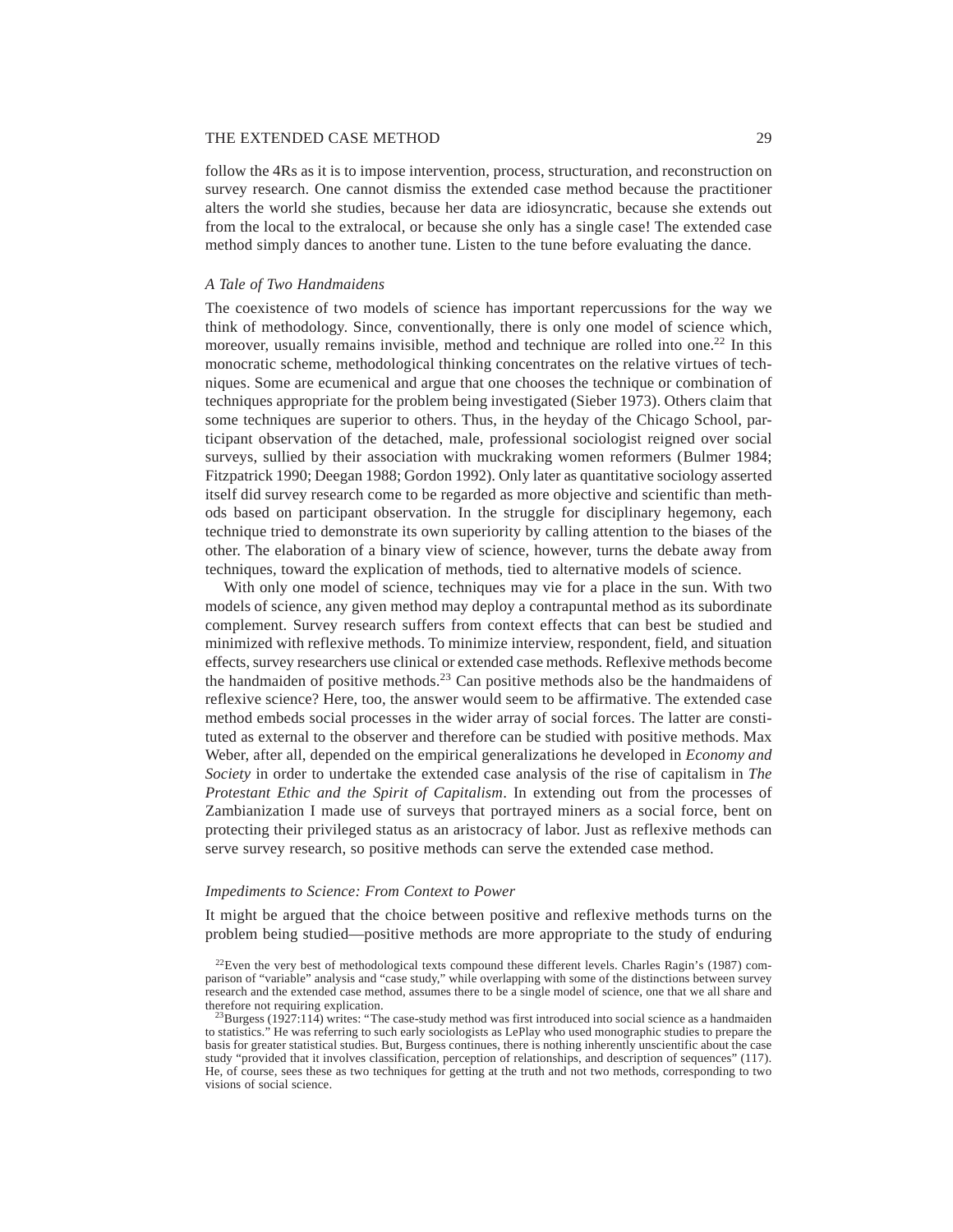systemic properties, while reflexive methods are better attuned to studying everyday social interaction; positive methods for the objective and reflexive for the subjective. Such an instrumental view of method misses deep differences between the two conceptions of science that orient us to the world we study—to stand aside or to intervene, to seek detachment or to enter into dialogue. Usually, it is not the problem that determines the method but the method that shapes the problem. Our commitment to one or the other model of science, it turns out, endures across the problems we choose to investigate.

We should ask then whether there are broad factors predisposing one to adopt one or the other model of science. Can we turn the extended case method on itself and locate each model historically? As we have seen, the challenge for positive methods is to minimize or control for context. Survey research becomes the less problematic the more interviews are indeed stimuli unaffected by the character of the interviewer, the more respondents interpret questions in identical ways, the more external conditions remain fixed, and the more situations do not produce different knowledges. Survey research most closely approximates positive goals the more the specifics of situations and localities are destroyed. It works best in a reified world that homogenizes all experience, when—to use Habermas's (1984, 1987) vocabulary—the system colonizes the lifeworld. Positive science realizes itself when we are powerless to resist wider systems of economy and polity. Some analyses of the information society, postmodernity, and space-time distanciation do indeed suggest that we are moving toward a contextless world, made for the social survey.

Reflexive science, on the other hand, takes context and situation as its points of departure. It thrives on context and seeks to reduce the effects of power—domination, silencing, objectification, and normalization. Reflexive science realizes itself with the elimination of power effects, with the emancipation of the lifeworld. Even as that utopian point may be receding, the extended case method measures the distance to be travelled. In highlighting the ethnographic worlds of the local, it challenges the postulated omnipotence of the global, whether it be international capital, neoliberal politics, space of flows, or mass culture. Reflexive science valorizes context, challenges reification, and thereby establishes the limits of positive methods.

#### **REFERENCES**

- Abbot, Andrew. 1992a. "What Do Cases Do?" Pp. 53–82 in *What is a Case?*, edited by Charles Ragin and Howard Becker. Cambridge: Cambridge University Press.
- ———. 1992b. "Of Time and Space: The Contemporary Relevance of the Chicago School." Sorokin Lecture, delivered at the Southern Sociological Society, New Orleans, Louisiana.
- Asad, Talal (ed.). 1973. *Anthropology and the Colonial Encounter*. London: Ithaca Press.
- Bates, Robert. 1971. *Unions, Parties, and Political Development*. New Haven: Yale University Press.

Bauman, Zygmunt. 1987. *Legislators and Interpreters*. Cambridge: Polity Press.

Becker, Howard. 1958. "Problems of Inference and Proof in Participant Observation." *American Sociological Review* 23:652–60.

- Becker, Howard, Blanche Greer, Everett Hughes, Anselm Strauss. 1961. *Boys in White*. Chicago: University of Chicago Press.
- Bhaskar, Roy. 1979. *The Possibility of Naturalism*. Atlantic Highlands, New Jersey: Humanities Press.
- Bischoping, Katherine and Howard Schuman. 1992. "Pens and Polls in Nicaragua: An Analysis of the 1990 Preelection Surveys." *American Journal of Political Science* 36(2):331–50.

Blum, Linda. 1991. *Between Feminism and Labor: The Significance of the Comparable Worth Movement*. Berkeley: University of California Press.

Bourdieu, Pierre. 1977. *Outline of a Theory of Practice*. Cambridge: Cambridge University Press.

———. 1990. *The Logic of Practice*. Stanford: Stanford University Press.

Bourdieu, Pierre and Loïc Wacquant. 1992. *An Invitation to Reflexive Sociology*. Chicago: University of Chicago Press.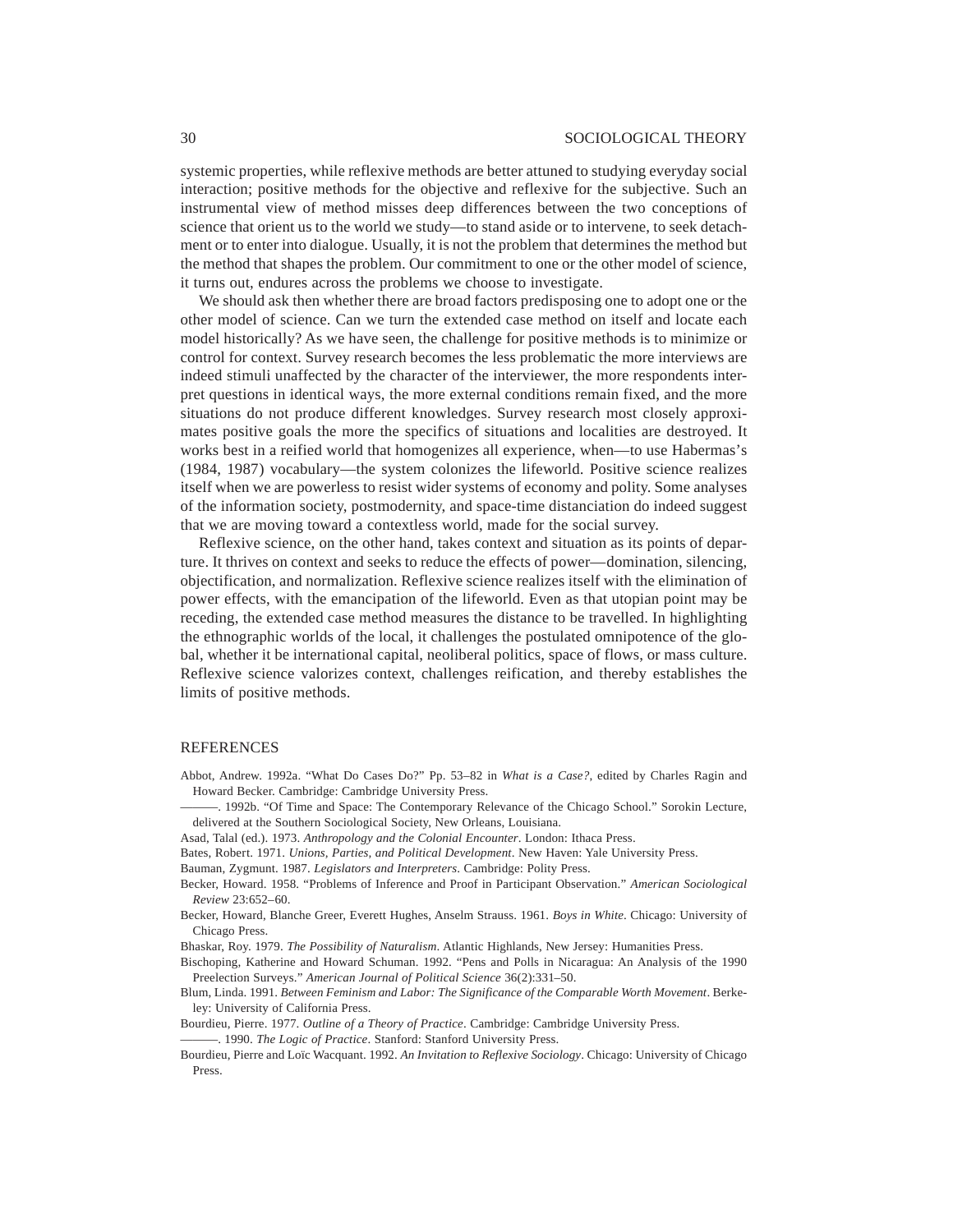Bourgois, Philippe. 1995. *In Search of Respect*. New York: Cambridge University Press.

Bulmer, Martin. 1984. *The Chicago School of Sociology*. Chicago: University of Chicago Press.

Burawoy, Michael. 1972a. *The Colour of Class: From African Advancement to Zambianization*. Manchester: Manchester University Press for Institute for Social Research, University of Zambia.

———. 1972b. "Another Look at the Mineworker." *African Social Research* 14:239–87.

———. 1974. *Constraint and Manipulation in Industrial Conflict—A comparison of strikes among Zambian workers in a clothing factory and the mining industry*. Institute for African Studies, Zambia.

———. 1979. *Manufacturing Consent*. Chicago: University of Chicago Press.

———. 1982. "The Written and the Repressed in Gouldner's Industrial Sociology." *Theory and Society* 11: 831–51.

———. 1989. "Two Methods in Search of Science: Skocpol vs. Trotsky." *Theory and Society* 18:759–805.

Burawoy, Michael et al. 1991. *Ethnography Unbound*. Berkeley: University of California Press.

Burgess, Ernest W. 1927. "Statistics and Case Studies." *Sociology and Social Research* 12(2):103–20.

Chodorow, Nancy. Forthcoming. *The Power of Feelings*. New Haven: Yale University Press.

Cicourel, Aaron. 1964. *Method and Measurement in Sociology*. New York: Free Press.

———. 1967. "Fertility, Family Planning and the Social Organization of Family Life: Some Methodological Issues." *Journal of Social Issues* 23(4):57–81.

———. 1982. "Interviews, Surveys, and the Problem of Ecological Validity." *The American Sociologist* 17(1): 11–20.

Clark, Herbert, H. and Michael F. Schober. 1992. "Asking Questions and Influencing Answers." Pp. 15–48 in *Questions about Questions*, edited by Judith Tanur. New York: Russell Sage Foundation.

Clifford, James. 1988. *The Predicament of Culture*. Cambridge, Mass.: Harvard University Press.

Clifford, James and George Marcus. 1986. *Writing Culture*. Berkeley: University of California Press.

Converse, Jean, M. and Howard Schuman. 1974. *Conversations at Random*. Ann Arbor, Michigan: Wiley.

Deegan, Mary Jo. 1988. *Jane Adams and the Men of the Chicago School, 1892–1918*. New Brunswick, New Jersey: Transaction Books.

Denzin, Norman and Yvonna Lincoln (eds.). 1994. *Handbook of Qualitative Research*. Thousand Oaks, Calif.: Sage Publications.

De Vault, Marjorie. 1990. "Talking and Listening from Women's Standpoint: Feminist Strategies for Interviewing and Analysis." *Social Problems* 37(1):96–116.

———. 1991. *Feeding the Family: The Social Organization of Caring as Gendered Work*. Chicago: University of Chicago Press.

Emigh, Rebecca. 1997. "The Power of Negative Thinking: The Use of Negative Case Methodology in the Development of Sociological Theory." *Theory and Society* 26:649–684.

Epstein, A.L. 1958. *Politics in an Urban African Community*. Manchester: Manchester University Press.

Escobar, Arturo. 1995. *Encountering Development*. Princeton: Princeton University Press.

Fanon, Frantz. [1952] 1968a. *Black Skin, White Masks*. London: MacGibbon and Kee.

———. [1961] 1968b. *The Wretched of the Earth*. New York: Grove Weidenfeld.

Fantasia, Rick. 1988. *Cultures of Solidarity*. Berkeley: University of California Press.

Fitzpatrick, Ellen. 1990. *Endless Crusade: Women Social Scientists and Progressive Reform*. New York: Oxford.

Forsyth, Barbara H. and Judith T. Lessler, "Cognitive Laboratory Methods: A Taxonomy." Pp. 393–418 in *Measurement Errors in Surveys*, edited by Paul B. Biemer et al., New York: John Wiley, 1991.

Fraser, Nancy. 1989. *Unruly Practices*. Minneapolis: University of Minnesota Press.

Gans, Herbert. 1968. "The Participant Observer as Human Being." Pp.300–17 in *Institutions and the Person: Papers Presented to Everett C. Hughes*, edited by Howard Becker, Blanche Greer, David Reisman and Robert Weiss. Chicago: Aldine.

Garbett, Kingsley. 1970. "The Analysis of Social Situations." *Man* 5(2):214–27.

Garfinkel, Harold. 1967. *Studies in Ethnomethodology*. New York: Prentice Hall.

Geertz, Clifford. 1973. *The Interpretation of Cultures*. New York: Basic Books.

———. 1983. *Local Knowledge*. New York: Basic Books.

Giddens, Anthony. 1984. *The Constitution of Society*. Berkeley: University of California Press.

———. 1992. *The Consequences of Modernity*. Stanford: Stanford University Press.

Glaser, Barney and Anselm Strauss. 1967. *The Discovery of Grounded Theory*. Chicago: Aldine.

Gluckman, Max. 1958. *Analysis of a Social Situation in Modern Zululand*. Manchester: Manchester University Press for The Rhodes-Livingstone Institute.

———. 1961a. "Ethnographic Data in British Social Anthropology." *The Sociological Review* 9:5–17.

———. 1961b. "Anthropological Problems Arising from the African Industrial Revolution." Pp. 67–82 in *Social Change in Modern Africa*, edited by Aidan Southall. Oxford: Oxford University Press for International African Institute.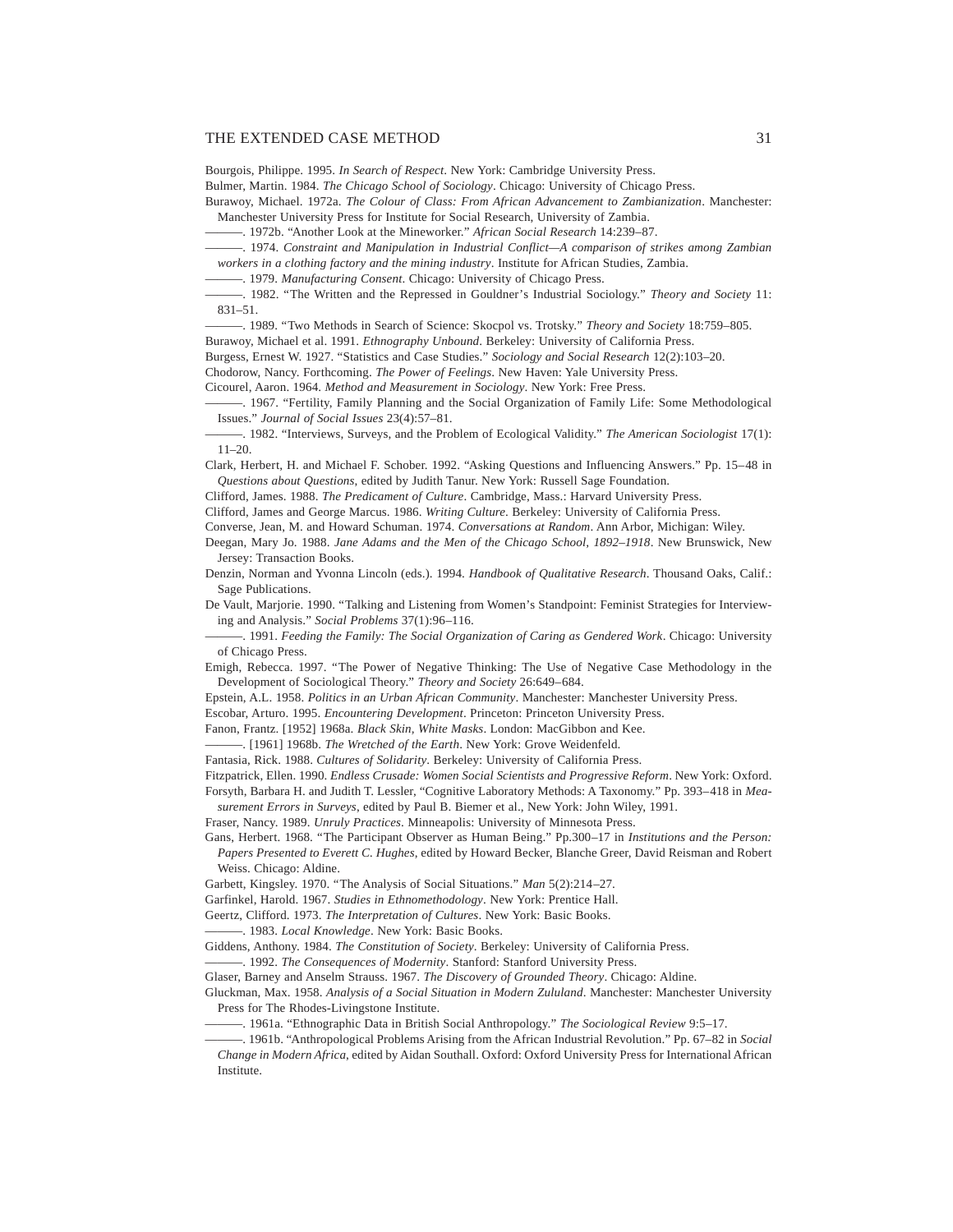———. (ed.) 1964. *Closed Systems and Open Minds: The Limits of Naivety in Social Anthropology*. Chicago: Aldine.

Gordon, Linda. 1992. "Social Insurance and Public Assistance: The Influence of Gender in Welfare Thought in the United States, 1890–1935." *The American Historical Review* 97(1):19–54.

Gouldner, Alvin. 1954. *Patterns of Industrial Bureaucracy*. New York: Free Press.

- ———. 1973. "Sociologist as Partisan." Pp. 27–68 in *For Sociology: Renewal and Critique in Sociology Today*. London: Allen Lane.
- ———. 1970. *The Coming Crisis of Sociology*. New York: Basic Books.
- Habermas, Jürgen. 1984. *The Theory of Communicative Action, Volume One: Reason and the Rationalization of Society*. Boston: Beacon Press.
- -. 1987. The Theory of Communicative Action, Volume Two: Lifeworld and System: A Critique of Func*tionalist Reason*. Boston: Beacon Press.
- Haney, Lynne. 1996. "Homeboys, Babies, Men in Suits: The State and the Reproduction of Male Domination." *American Sociological Review* 61(5):759–78.
- Haraway, Donna. 1991. *Simians, Cyborgs, and Women*. New York: Routledge.
- Harding, Sandra. 1986. "The Instability of Analytical Categories of Feminist Theory." *Signs* 11(4):645–64.
- -. 1990. "Feminism, Science, and the Anti-Enlightenment Critiques." Pp. 83–106 in *Feminism*/ *Postmodernism*, edited by Linda Nicholson. New York and London: Routledge.
- Hondagneu-Sotelo, Pierrette. 1994. *Gendered Transitions: Mexican Experiences of Immigration*. Berkeley: University of California Press.
- Hyman, Herbert, et al. 1954. *Interviewing in Social Research*. Chicago: University of Chicago Press.

Jankowski, Mártin Sánchez. 1991. *Islands in the Street*. Berkeley: University of California Press.

Johnston, Paul. 1994. *Success While Others Fail: Social Movement Unionism in the Public Workplace*. Ithaca, New York: ILR Press.

Kanter, Rosabeth. 1977. *Men and Women of the Corporation*. New York: Basic Books.

- Katz, Jack. 1983. "A Theory of Qualitative Methodology: The Social System of Analytical Fieldwork." Pp. 127–48 in *Contemporary Field Research*, edited by Robert Emerson. Prospect Heights, Illinois: Waveland Press.
- Keller, Evelyn Fox. 1983. *A Feeling for the Organism*. New York: W.H. Freeman.
- ———. 1985. *Reflections on Gender and Science*. New Haven: Yale University Press.
- Knorr-Cetina, Karin D. 1981. "Introduction: The micro-sociological challenge of macro-sociology; towards a reconstruction of social theory and methodology." Pp. 1–48 in Karin Knorr-Cetina and Aaron Cicourel, *Advances in Social Theory and Methodology*. Boston and London: Routledge and Kegan Paul.
- Kuhn, Thomas. 1962. *The Structure of Scientific Revolutions*. Chicago: University of Chicago Press.
- Lakatos, Imre. 1978. *The Methodology of Scientific Research Programs*. Cambridge: Cambridge University Press.
- Lamphere, Louise, et al. 1993. *Sunbelt Working Mothers: Reconciling Family and Factory*. Ithaca, New York: Cornell University Press.
- Lazarus, Neil. 1993. "Disavowing Decolonization: Fanon, Nationalism, and the Problematic of Representation in Current Theories of Colonial Discourse." *Research in African Literatures* 24(4):69–98.
- Liebow, Elliot. 1967. *Tally's Corner: A Study of Negro Streetcorner Men*. Boston: Little Brown.
- MacLeod, Jay. 1987. *Ain't No Making It: Leveled Aspirations in a Low-Income Neighborhood*. Boulder, Colorado: Westview Press.
- Magubane, Bernard. 1974. Review of *The Colour of Class on the Copper Mines. American Journal of Sociology* 80(2):596–98.
- Milkman, Ruth. 1987. *Gender at Work*. Urbana and Chicago: University of Illinois Press.
- Mishler, Elliot, G. 1986. *Research Interviewing: Context and Narrative*. Cambridge, Mass.: Harvard University Press.
- Mitchell, Clyde. 1956. *The Kalela Dance*. Manchester: Manchester University Press for Rhodes-Livingstone Institute.
- ———. 1983. "Case and Situation Analysis." *Sociological Review* 31:187–211.
- Mitchell, Tim. 1988. *Colonizing Egypt*. Cambridge: Cambridge University Press.
- Oakley, Ann. 1981. "Interviewing Women: A Contradiction in Terms." Pp. 30–61 in *Doing Feminist Research*, edited by Helen Roberts. London: Routledge and Kegan Paul.
- Polanyi, Michael. 1958. *Personal Knowledge: Towards a Post-Critical Philosophy*. Chicago: University of Chicago Press.
- Popper, Karl. 1963. *Conjectures and Refutations*. London: Routledge and Kegan Paul.
- Powers, Brian. Forthcoming. *Making Marginality: How High Schools Reproduce Inequality in the Inner City*. New Haven: Yale University Press.